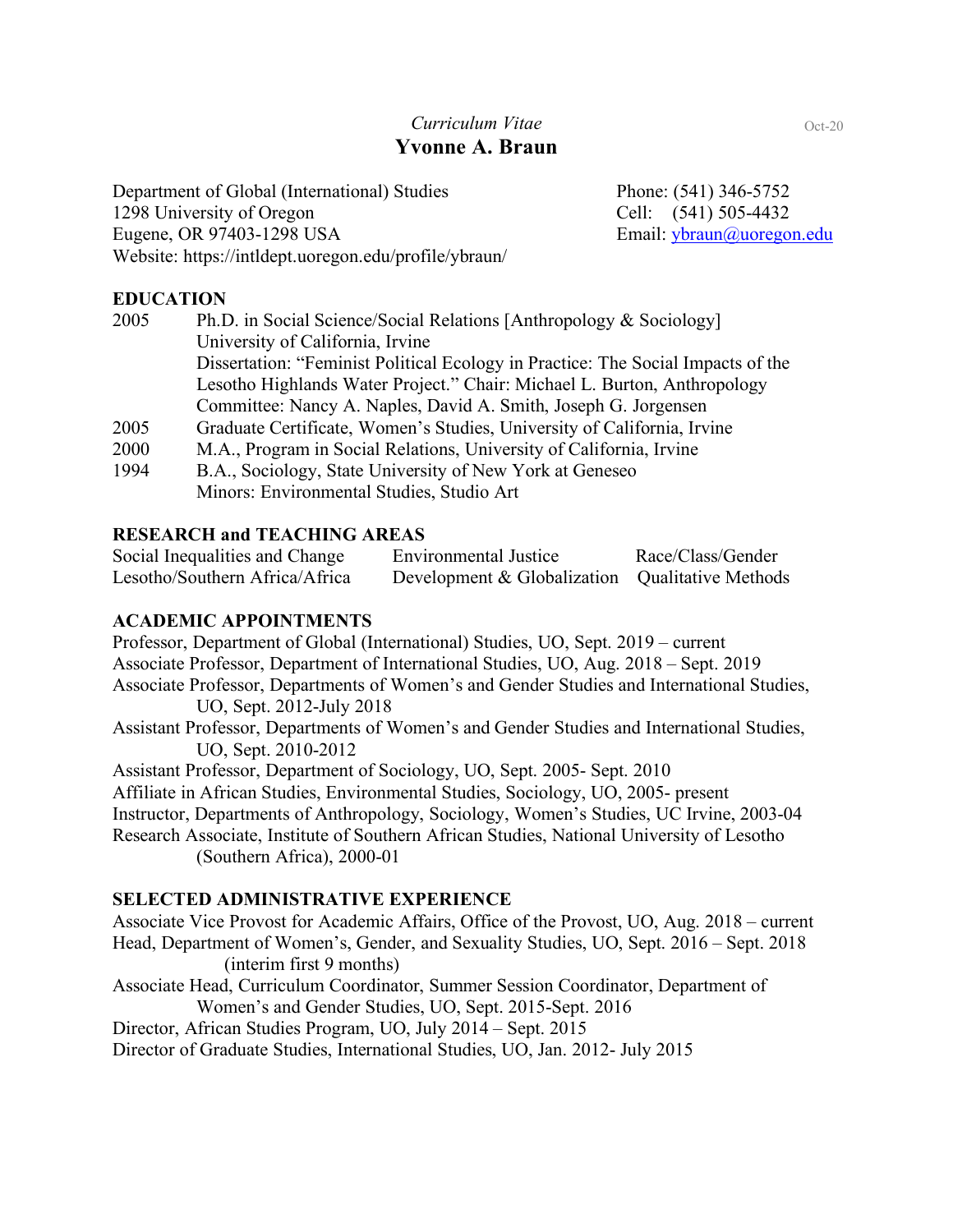## **SELECTED HONORS and AWARDS**

 Faculty Research Mentor Award, Center for Undergraduate Research and Engagement (CURE) and Robert D. Clark Honors College, UO Rippey Innovative Teaching Award (with CJ Pascoe), Human Hierarchies FIG Rippey Innovative Teaching Award (with CJ Pascoe), Human Hierarchies FIG Rippey Innovative Teaching Award (with CJ Pascoe), Human Hierarchies FIG 2016-17 Teaching Excellence Fellowship, Teaching Engagement Program, UO [declined] Rippey Innovative Teaching Award (with Michael Dreiling), Human Hierarchies FIG Rippey Innovative Teaching Award (with Michael Dreiling), Human Hierarchies FIG Rippey Innovative Teaching Award (with Michael Dreiling), Human Hierarchies FIG Martin Luther King, Jr. Equity and Inclusion Innovation Award, UO Martin Luther King, Jr. Award (Nominated), University of Oregon Ersted Distinguished Teaching Award, University of Oregon Inaugural Enloe Award (Research Paper), *International Feminist Journal of Politics* Distinguished Student Paper Award, Pacific Sociological Association Renée Riese Hubert Prize for Best Graduate Paper in Women's Studies, UC Irvine

# **PUBLICATIONS**

### *Book*

2012 Samir Dasgupta, Robyn Driskell, Nicola Yeates, and **Yvonne A. Braun** (equal authorship/editorship). *Women's Encounters with Globalization*. London: Frontpage Publications Limited (Pearson). ISBN: 978-81-908841-8-1. (June; 222 pages)

### *Peer Reviewed Journal Articles and Book Chapters*

- Accepted **Yvonne A. Braun**, K. Melchor Quick Hall, Christina Holmes, and Gwyn Kirk. "Teaching & Learning Gendered Ecologies Across the Curriculum," in *Mapping Gendered Ecologies*, edited by K. Melchor Quick Hall and Gwyn Kirk. Lexington Books.
- 2020 **Braun, Yvonne A**. 2020. "The Human Right to Water and Sanitation in the Age of COVID-19." Pp. 61-71 in *Social Problems in the Age of COVID-19, Volume 2 - Global Perspectives*, edited by Glenn W. Muschert, Kristen M. Budd, Michelle Christian, David C. Lane, and Jason A. Smith. London: The Bristol University Press/Policy Press.
- 2020 **Braun, Yvonne A.** 2020. "Lesotho's White Gold: The Political Ecology of Temporality and the Economy of Anticipation in Resource Extraction and Large Dam Infrastructural Projects." *Journal of Political Ecology* 27 (1). Special issue on Resource Extraction and Temporality.
- 2020 **Braun, Yvonne A.** 2020. "Environmental Change, Risk, and Vulnerability: Poverty, Food Insecurity, and HIV/AIDS Amid Infrastructural Development and Climate Change." *Cambridge Journal of Regions, Economy and Society*, pp.1-25. Special issue on Riskscapes and Climate Change. doi:10.1093/cjres/rsaa008
- 2019 Dreiling, Michael C., Tomoyasu Nakamura, Nicholas Lougee, and **Yvonne A. Braun**. 2019.

Braun *c.v.* 2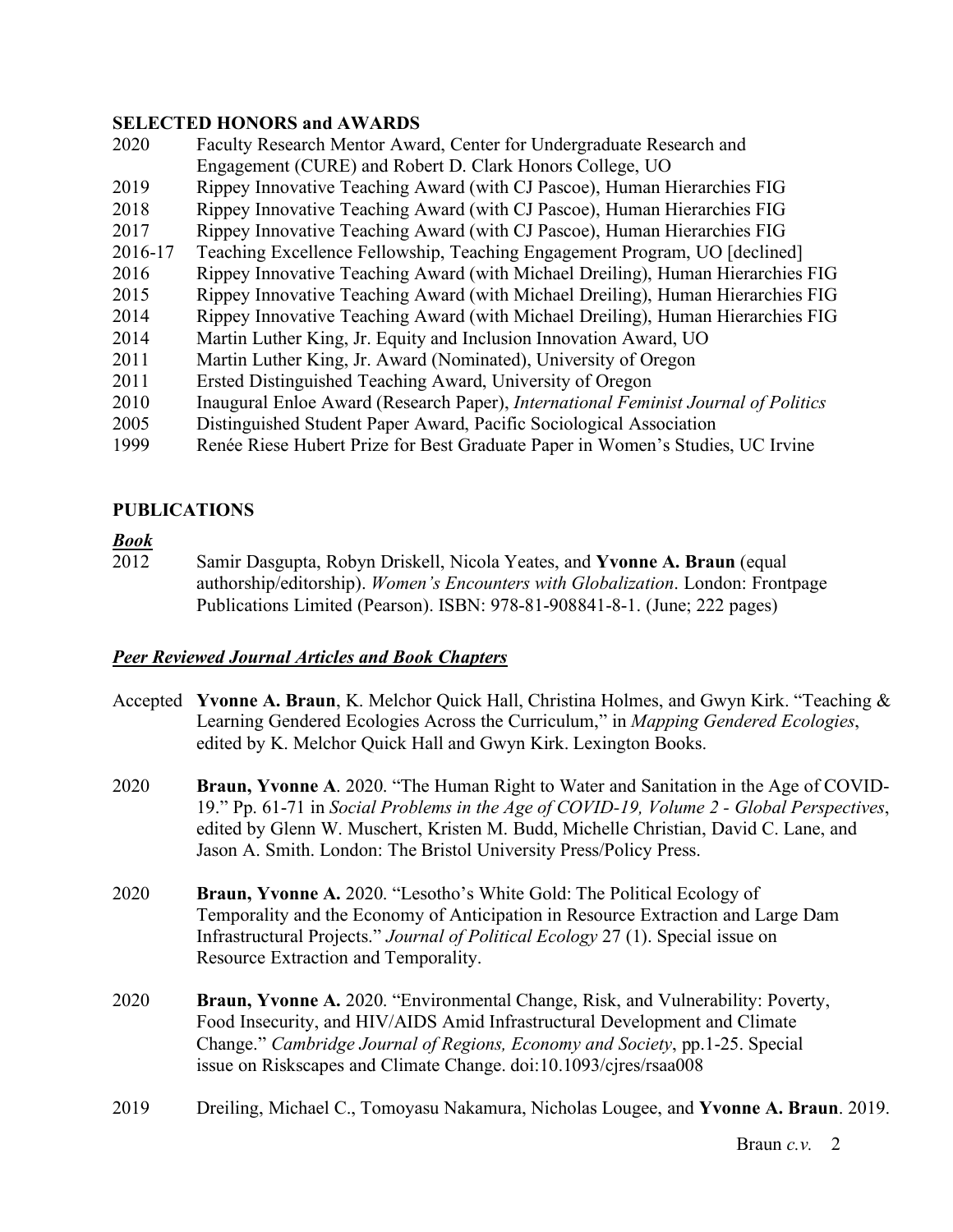"After the Meltdown: Post-Fukushima Environmentalism and a Nuclear Energy Industrial Complex in Japan." Pp. 85-107 in *Nuclear Emergencies: A Holistic Approach to Preparedness and Response*, edited by Steinhauser, Koizumi, and Shozugawa. Singapore: Springer.

- 2018 **Braun, Yvonne A.** and Michael C. Dreiling. 2018. "Networking for Women's Rights: Academic Centers, Regional Information Networks, and Feminist Advocacy in Southern Africa" *International Feminist Journal of Politics* 21(1): 89-110. https://doi.org/10.1080/14616742.2018.1460213
- 2018 **Braun, Yvonne A.** and Michael C. Dreiling. 2018. "Social Problems in Global Perspective." Pp. 77-98 in *The Cambridge Handbook of Social Problems*, edited by A. Javier Trevino, Cambridge: Cambridge University Press. https://doi.org/10.1017/9781108656184.006
- 2017 Sophia L. Borgias and **Yvonne A. Braun**. 2017. "From Dams to Democracy: Framing Processes and Political Opportunities in Chile's Patagonia Without Dams Movement." *Interface: A journal for and about social movements* 9(2): 300-328 (December).
- 2016 Shannon Elizabeth Bell and **Yvonne A. Braun**. 2016. "Identity and Participation in the Environmental Justice Movement." Pp. 75-87 in *Fighting King Coal: The Challenges to Micromobilization in Central Appalachia* by Shannon Elizabeth Bell. Cambridge, MA: Massachusetts Institute of Technology Press.
- 2015 **Braun, Yvonne A**., Michael C. Dreiling, Matthew P. Eddy, and David M. Dominguez. 2015. "Up Against the Wall: Ecotourism, Development, and Social Justice in Costa Rica." *Journal of Global Ethics* 11(3) December: 351-365. https://doi.org/10.1080/17449626.2015.1100653
- 2015 **Braun, Yvonne A.** and Assitan Sylla Traore. 2015. "Plastic Bags, Pollution, and Identity: Women and the Gendering of Globalization and Environmental Responsibility in Mali." *Gender & Society* 29(6) December: 863-887*.* https://doi.org/10.1177/0891243215602101
- 2015 **Braun, Yvonne A**. 2015. "Interrogating Large-Scale Development and Inequality: Bridging Feminist Political Ecology, Intersectionality and Environmental Justice Frameworks." Pp. 19-37 in *A Political Ecology of Women, Water and Global Environmental Change*, edited by Stephanie Buechler and Anne Marie S. Hanson, Routledge Press.
- 2014 **Braun, Yvonne A**. and Michael C. Dreiling (equal authorship). 2014. "Frames, Boomerangs, and Global Assemblages: Border Distortions in the Global Resistance to Dam Building in Lesotho." Pp. 261-292 in *Border Politics: Social Movements, Collective Identities, and Globalization* edited by Nancy A. Naples and Jennifer Bickham Mendez, New York: New York University Press.
- 2012 **Braun, Yvonne A.** and Leslie A. McLees. 2012. "Space, Ownership and Inequality: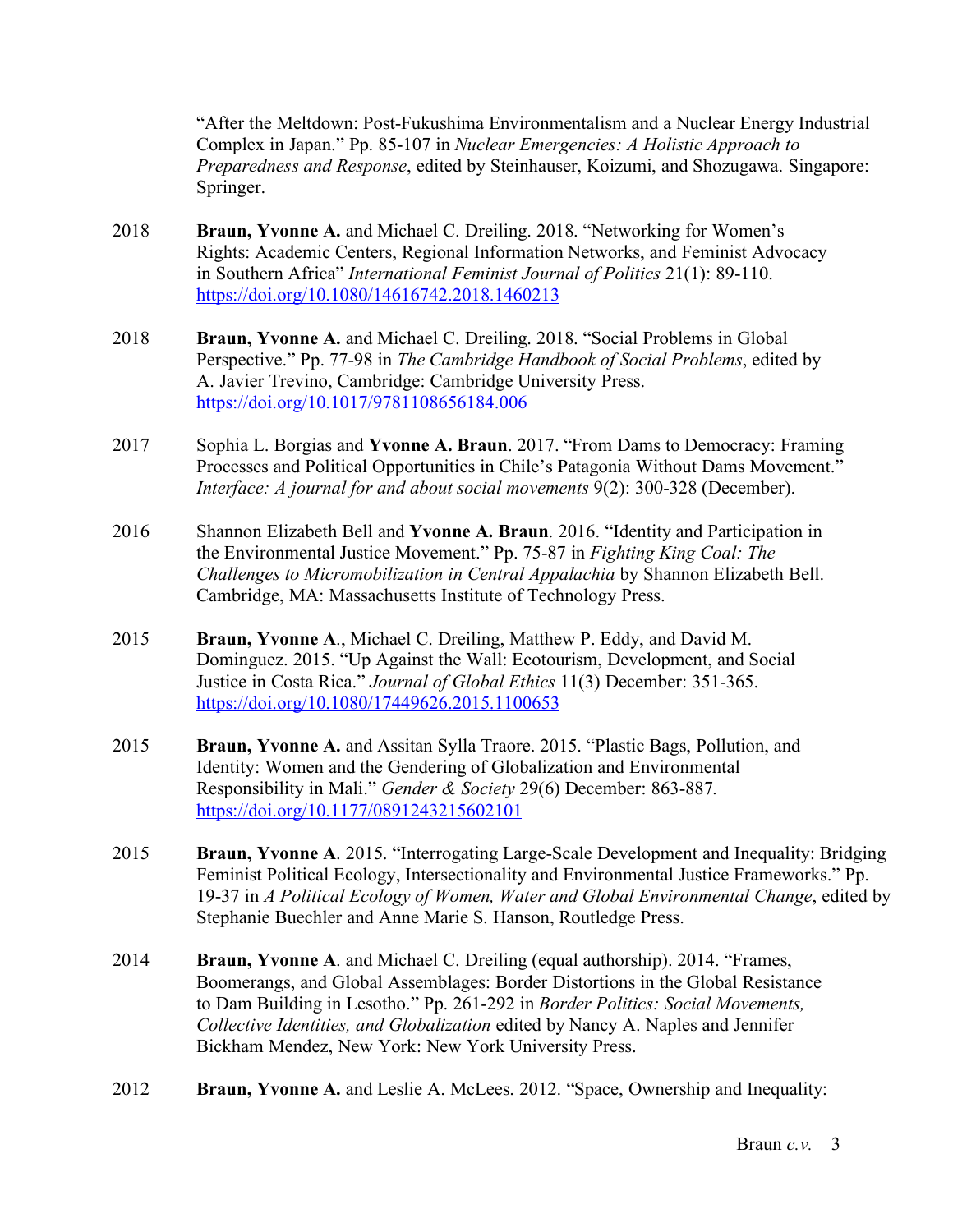Economic Development and Tourism in the Highlands of Lesotho." *Cambridge Journal of Regions, Economy and Society* 5 (3) November: 435-449. https://doi.org/10.1093/cjres/rsr039

- 2012 Samir Dasgupta, Robyn Driskell, **Yvonne A. Braun** and Nicola Yeates (equal authorship). 2012. "Introduction." Pp. 1-19 in *Women's Encounters with Globalization*, edited by Samir Dasgupta, Robyn Driskell, Nicola Yeates, and Yvonne A. Braun. Kolkata: Frontpage Publications.
- 2011 **Braun, Yvonne A.** 2011. "Left High and Dry: An Intersectional Analysis of Gender, Dams, and Development in Lesotho." *International Feminist Journal of Politics* 13(2): 141-162.
- *Winner of the Inaugural Enloe Award for a Research Publication, 2010 of the International Feminist Journal of Politics.*
- 2011 **Braun, Yvonne A**. 2011. "The Reproduction of Inequality: Race, Class, Gender and the Social Organization of Work at the Site of Large-Scale Development Projects." *Social Problems* 58(2): 281-303.
- 2011 **Braun, Yvonne A**. 2011. "Gendering Sustainability: Reframing Sustainable Development as Gender Justice." *Development* 54 (2): 209-211.
- 2010 Bell, Shannon E., and **Yvonne A. Braun.** 2010. "Coal, Identity, and the Gendering of Environmental Justice Activism in Central Appalachia." *Gender & Society* 24 (6) December: 794-813.
- This article was highlighted in *Contexts*, Summer 2011, a public outreach journal published by the American Sociological Association.
- 2010 **Braun, Yvonne A.** and Michael C. Dreiling. 2010. "From Developmentalism to the HIV/AIDS Crisis: The Amplification of Women's Rights in Lesotho." *International Feminist Journal of Politics* 12(3): 464-483.
- Reprinted 2011 in *New Directions in Feminism and Human Rights,* edited by Dana Collins*,* Sylvanna Falcón*,* Sharmila Lodhia and Molly Talcott, Routledge Press.

Reprinted in 2014 in paperback.

- 2010 **Braun, Yvonne A.** 2010. "Gender, large-scale development, and food insecurity in Lesotho: an analysis of the impact of the Lesotho Highlands Water Project." *Gender & Development* 18(3): 453-464.
- 2010 **Braun, Yvonne A.** 2010. "Gender, Development, and Sex Work in Lesotho." *Equality, Diversity and Inclusion: An International Journal* 29(1): 78-96.
- 2009 Tilt, Bryan, **Yvonne A. Braun**, and He Daming. 2009. "Social Impacts of Large Dam Projects: A Comparison of International Case Studies and Implications for Best Practice." *Journal of Environmental Management* 90: S249-S257.
- Reprinted 2014 in *Developments in Social Impact Assessment*, edited by Frank Vanclay, Edward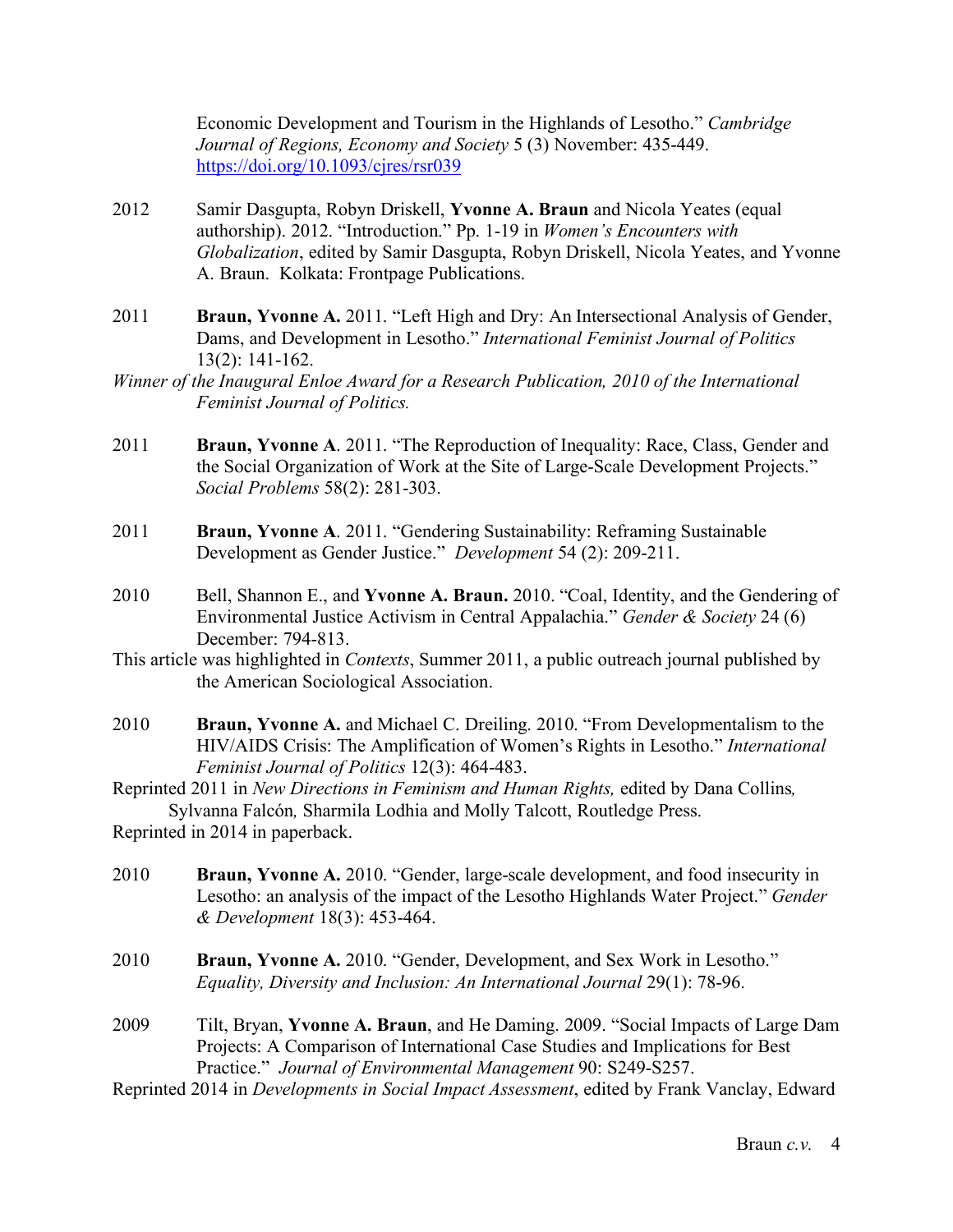Elgar Publishing.

- 2008 **Braun, Yvonne A.** 2008. "How Can I Stay Silent?": One Woman's Struggles for Environmental Justice in Lesotho." *Journal of International Women's Studies* 10(1) October: 5-20. [Joint Special Issue with *Wagadu: Journal of Transnational Women's and Gender Studies*]
- 2008 **Braun, Yvonne A.** 2008. "The Promise of Feminist Political Ecology." Pp. 204-220 in *Understanding the Global Environment*, edited by Samir Dasgupta. New Delhi, India: Pearson Education.
- 2007 **Braun, Yvonne A**. "Development Trade-Offs in Africa: Dam Building in Lesotho." Pp. 231-238 in *Global Perspectives on Large Dams: Evaluating the State of Large Dam Construction and Decommissioning across the World*, edited by Kara DiFrancesco and Kathryn Woodruff. Yale School of Forestry and Environmental Studies Publication Series, Report Number 13.
- 2006 **Braun, Yvonne A.** 2006. "Large Dams as Development: Restructuring Access to Natural Resources in Lesotho." Pp. 151-171 in *Globalization and the Environment*. Edited by Andrew K. Jorgenson and Edward L. Kick. Leiden, NL: Brill Press.
- 2005 **Braun, Yvonne A.** 2005. "Selling the River: Gendered Experiences of Resource Extraction and Development in Lesotho." *Research in Rural Sociology and Development* 10: 373-96.
- 2005 **Braun, Yvonne A.** 2005. "Resettlement and Risk: Women's Community Work in Lesotho." *Advances in Gender Research* 9: 29-60.

*This article won the Pacific Sociological Association's Distinguished Student Paper Award in 2005.*

# *Shorter Publications* **(\*Peer Reviewed, \*\*Blind, Peer Reviewed)**

- 2012 **Braun, Yvonne A.** 2012. Book review of *Beer, Sociability, and Masculinity in South Africa* by Anne Kelk Mager, Indiana University Press. *The International Journal of African Historical Studies* 45(1): 119-120.
- 2011 **\*\*Braun, Yvonne A.** 2011. "Drought." Pp. 427-428 in The Multimedia Encyclopedia of Women in Today's World, edited by Mary Zeiss Strange, Carol K. Oyster, and Jane E. Sloan. Thousand Oaks, CA: Sage Publications.
- 2011 **\*\*Braun, Yvonne A.** 2011. "Famine." Pp. 511-514 in *The Multimedia Encyclopedia of Women in Today's World*, edited by Mary Zeiss Strange, Carol K. Oyster, and Jane E. Sloan. Thousand Oaks, CA: Sage Publications.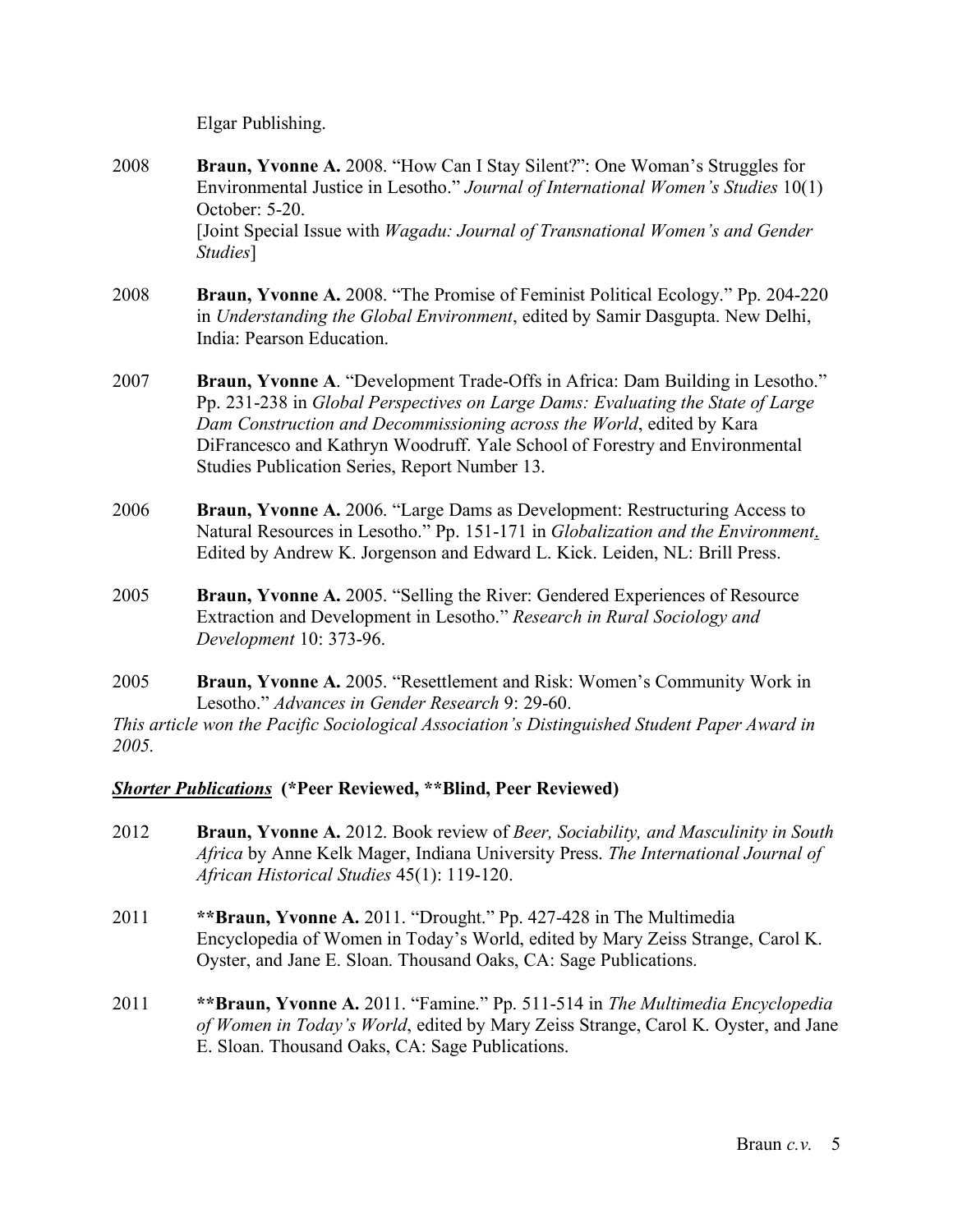## **WORK UNDER REVIEW**

Assitan Sylla Traore and Yvonne A. Braun. "Plastic Bag Pollution and Inequality: A Feminist Environmentalist Analysis of Decentralization and Privatization of Waste Management in Mali" [under review]

### **WORK IN PROGRESS**

- Invited/In preparation Faye, Jean B., and Yvonne A. Braun. "Soil, Food Security, and Health: Understanding Agricultural and Environmental Risk and Resilience in the Age of Climate Change." Under consideration for *Health & Place*, invited contribution to special issue on Health, Disease and Environment in Africa (pre-accepted by special issue editors, in preparation for April 2020).
- Braun, Yvonne A. "Gendered Lands and Livelihoods: Anxiety, Anticipation, and Dispossession in Large-Scale Infrastructural Development in the Era of Climate Change" (In preparation for CABI Press, July 2020)
- Caitlin O'Quinn and Yvonne A. Braun. "Negotiating Security: Gender, Economics, and Cooperative Institutions in Costa Rica" [to be submitted summer 2020]
- Michael C. Dreiling, Tomoyasu Nakamura, Nicholas Lougee, and Yvonne A. Braun. "Nuclear Denial in Japan: A Network Analysis of the Nuclear Power Industry, the State and the Media in Post-Fukushima Japan" [to be submitted spring/summer 2020]
- Braun, Yvonne A. "Seeing through Water: Local Narratives of Gender, Environmental Change, and Development in Lesotho" [to be submitted summer 2020]
- Braun, Yvonne A**.** "An Ethnography of 'Doing Development': Practices of Hybridization and Marginalization in a Major World Bank Project in Lesotho, Africa"

# **OTHER PUBLICATIONS**

### Minor Publications

- 2016 Article/Interview on Women, Equity, and Place. WALLETHUB.com.
- 2015 Braun, Yvonne A. "Networking for Women's Rights: Transnational Feminist Organizing in Southern Africa." *Research Matters,* Center for the Study of Women in Society, University of Oregon, Winter, 1-2.
- 2011 Braun, Yvonne A. "Dirty Secrets: What Wikileaks Reveals about Empire and Women's Rights." *CSWS Women's Rights in a Global World Blog*, Center for the Study of Women in Society, University of Oregon.
- 2010 Braun, Yvonne A. "Dammed and Displaced: Gendered Contradictions and Consequences of Large-Scale Development in Lesotho." *CSWS Annual Review*, Center for the Study of Women in Society, University of Oregon, pp. 8-9.
- 2006 Braun, Yvonne A. "The Real Costs of Third World Development." *Research Matters,* Center for the Study of Women in Society, University of Oregon, Spring, (2) 1-2.

# **SELECTED GRANTS and FELLOWSHIPS**

- 2020 CAS Diversity Grant, International Studies, UO. \$1250
- 2016-17 Teaching Excellence Fellowship, Teaching Effectiveness Program, UO. \$24,000 [two course buyouts, declined]
- 2015 *Enriching the Diversity of Our Campus Community: African Studies Lecture Series*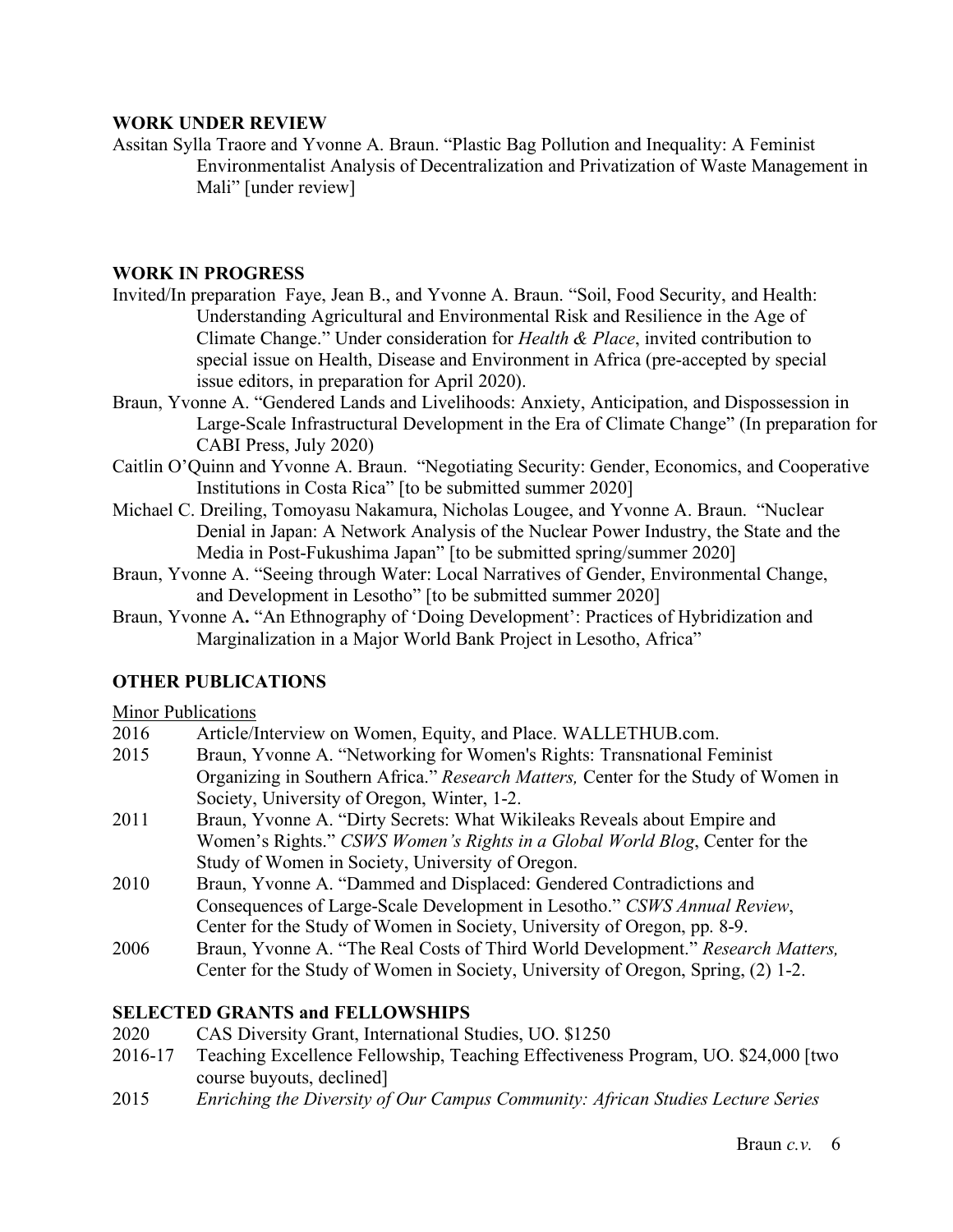|             | and Curricular Development Workshops for a New African Studies Graduate                                                                          |
|-------------|--------------------------------------------------------------------------------------------------------------------------------------------------|
|             | Seminar, Program Grant, African Studies, College of Arts and Sciences, UO. \$4,710                                                               |
| 2015        | Exploring African Arts, Jordan Schnitzer Museum of Art Academic Support Grant                                                                    |
|             | (with Melissa Graboyes), African Studies, UO. \$3,635                                                                                            |
| 2015        | Innovations in Graduate Education Award, International Studies, UO. \$2,475                                                                      |
| 2014        | Faculty-led Study Abroad Program Development Grant (with Michael C. Dreiling),<br>Office of International Affairs, University of Oregon. \$3,000 |
| 2014        | Faculty Research Grant, Center for the Study of Women in Society, UO. \$6,000                                                                    |
| 2012        | Summer Research Award, Office of the Vice President of Research, UO. \$5,500                                                                     |
| 2011        | Faculty Research Grant, Center for the Study of Women in Society, UO. \$2,500                                                                    |
| 2009        | Faculty Research Grant, Center for the Study of Women in Society, UO. \$2,500                                                                    |
| 2007        | Summer Research Award, Office of the Vice President of Research, UO. \$4,500                                                                     |
| 2006        | International Travel Grant (South Africa), American Sociological Association                                                                     |
|             | (funded by National Science Foundation Office of Science and Engineering). \$1,825                                                               |
| 2006        | Course Development Grant, African Studies Committee (funded by U.S. Department                                                                   |
|             | of Education Title VI), University of Oregon. \$3,000                                                                                            |
| 2006        | Faculty Research Grant, Center for the Study of Women in Society, UO. \$6,000                                                                    |
| 2006        | New Faculty Award, Office of the Provost, University of Oregon. \$5,000                                                                          |
| 2004-05     | Fletcher Jones Foundation Dissertation Fellowship, Office of the President,                                                                      |
|             | University of California. \$20,000                                                                                                               |
| 2004        | UC Regents Dissertation Writing Fellowship, UC Irvine. \$11,200                                                                                  |
| 2003        | Social Sciences Summer Fellowship, University of California, Irvine. \$1,500                                                                     |
| 2002-03     | American Association of University Women American Dissertation Fellowship.                                                                       |
|             | (alternate)                                                                                                                                      |
| 2002        | Fulbright Travel Grant. \$1,200                                                                                                                  |
| 2001-02     | National Science Foundation Grant #0092192, Program in Cultural Anthropology.                                                                    |
|             | \$12,000                                                                                                                                         |
| 2001-02     | Fulbright Grant extension. \$2,800                                                                                                               |
| 2000-02     | U.S. Student Fulbright Grant, Lesotho. \$24,000                                                                                                  |
| 1999-00     | Faculty-Mentor Diversity Fellowship, University of California. \$18,000                                                                          |
| <b>1000</b> | Estaina Languago Argo Studios (ELAS) Esllowskin (Satawano/Sasatho) $$5.000$                                                                      |

# 1999 Foreign Language Area Studies (FLAS) Fellowship (Setswana/Sesotho). \$5,000

### **SELECTED INVITED TALKS AND PARTICIPATION**

National and International

- 2019 Invited Speaker, "Rendering Invisible Labor Visible and Making It Count." Panel on Hidden Labor in the Academy, Portland State University, April.
- 2019 Invited Participant, College and University Educators Workshop, Council on Foreign Relations, New York City, April.
- 2018 Invited Speaker, "Selling the River: Development, Displacement, and Environmental Justice in the Struggle over Lesotho's "White Gold."" Keynote marquee panel, International Politics and Economics (IP&E) Symposium on "Environmental Policy in an Unequal World," Middlebury College, Vermont, October.
- 2016 "From Patagonia to Southern Africa in the Global Assemblage: The Global Resistance to Dam Building." Invited participant, Social Justice Research Institute Symposium, *Global Movement Assemblages: Continuities, Differences, and Connectivities,* Brock University, October. [accepted, unable to attend, medical leave]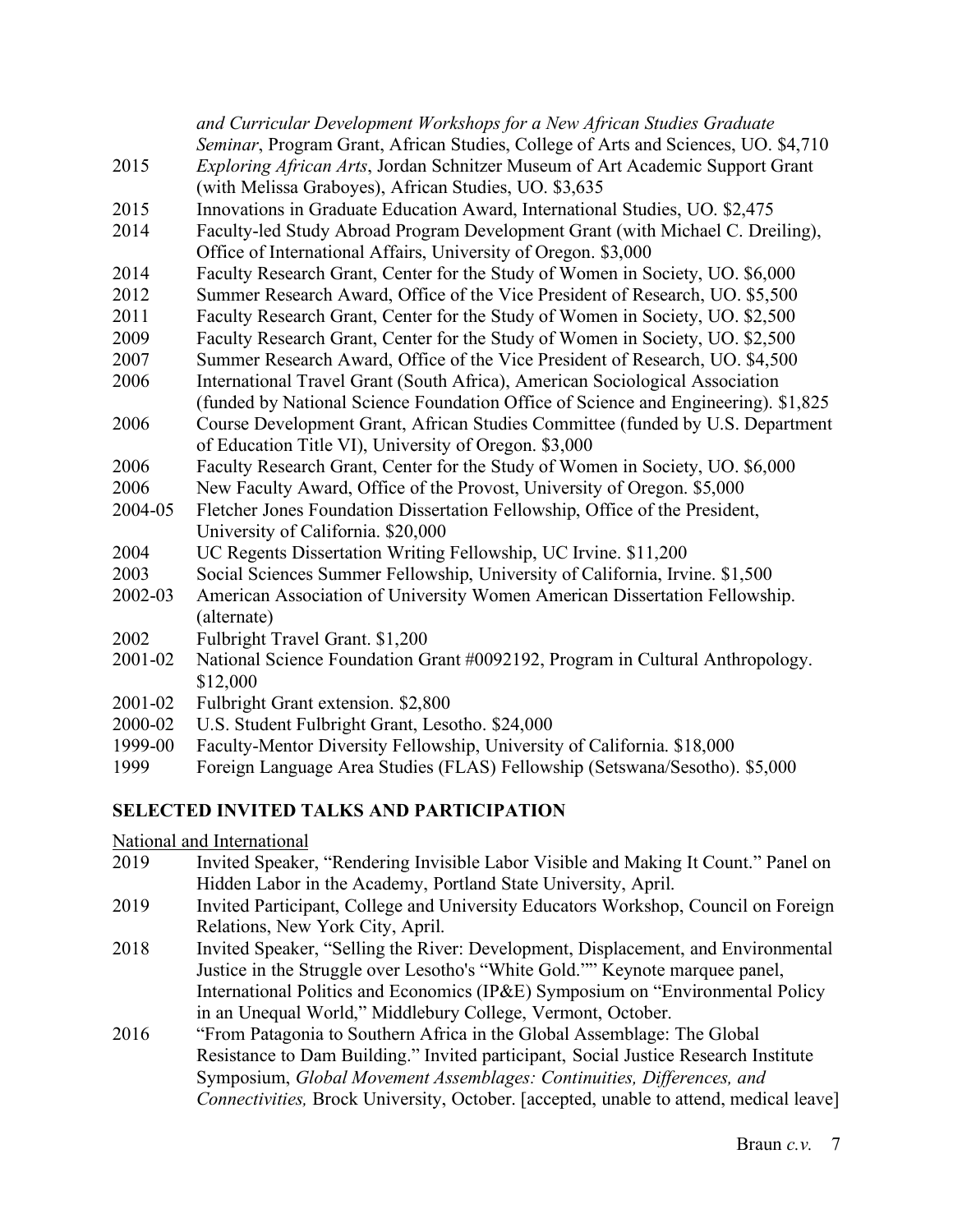- 2014 Invited discussant for film screening of *The Forgotten Kingdom*, Alive Mind Cinema Series, Kino Lorber, Inc., Salem Cinema, Salem, Oregon, June 23. [first feature film produced in Lesotho]
- 2011 "From Developmentalism to the HIV/AIDS Crisis: The Amplification of Women's Rights in Lesotho." [with Michael C. Dreiling] Conference on *New Directions in Feminism and Human Rights,* UC Santa Cruz, April 21.
- 2007 "Gender, Dams, and Development in Lesotho." Oregon State University Symposium on Modeling of Dam Effects, Skamania Lodge, Washington, 11-13 April.
- 2006 "Development Trade-Offs in Africa: Dam Building in Lesotho." Conference on Large Scale Water Infrastructure: Global Perspectives on Large Dams, Yale University, November.
- 2004 "The Social Relations of Development: Insights from Institutional Ethnography." Institutional Ethnography – The Next Generation Conference, University of Connecticut, October.
- 2001 "Assessing Change and Perceptions of Change in the Lesotho Highlands Water Project." Institute of Southern African Studies, National University of Lesotho, November.

University of Oregon

- 2020 Facilitator and Panelist, Scholarship and Creative Practice, New Faculty Orientation, September.
- 2019 Panelist, Scholarship and Creative Practice, New Faculty Orientation, September.
- 2018 Panelist, Scholarship and Creative Practice, New Faculty Orientation, September.
- 2018 Presenter, Roundtable on Parental Leaves, United Academics, April.
- 2017 Discussant, "Institutional Logics, Hybridity and Women's Empowerment in an International Development Program" by Dyana Mason, CSWS, May.
- 2016 Panelist, *Teaching Public Crisis and Controversy*, Teaching Effectiveness Program, May.
- 2015 "The Thirst for Rights: The Struggle for Water in Latin America and Africa" (with Erin Beck), Discussing Genocide and Human Rights in the Classroom: Challenges and Opportunities (Workshop with Middle and High School Educators), June.
- 2015 "The Thirst for Rights: The Struggle for Water in Latin America and Africa" (with Erin Beck), CLLAS Lecture Series, June.
- 2015 Invited Presenter, Workshop on How to Write a Stellar CV, UO Graduate School
- 2014 "Networking for Women's Rights: Transnational Organizing in Southern Africa" (with Michael C. Dreiling; Braun presenting), African Studies Program Lecture Series, November.
- 2014 "Seeing through Water: Local Narratives of Gender, Environmental Change, and Development in Lesotho," Gender, Development, and Globalization Conference, October.
- 2014 Department of International Studies Brownbag Series, April.
- 2012 Department of International Studies Brownbag Series, May.
- 2009 "Gender and HIV/AIDS in Southern Africa," Panel on Gender and HIV/AIDS, FACE AIDS National Conference, University of Oregon, April.
- 2008 "The Reproduction of Inequality: Race, Gender, and the Social Organization of Work at Sites of Large-Scale Development Projects." Center for the Study of Women in Society, University of Oregon, March.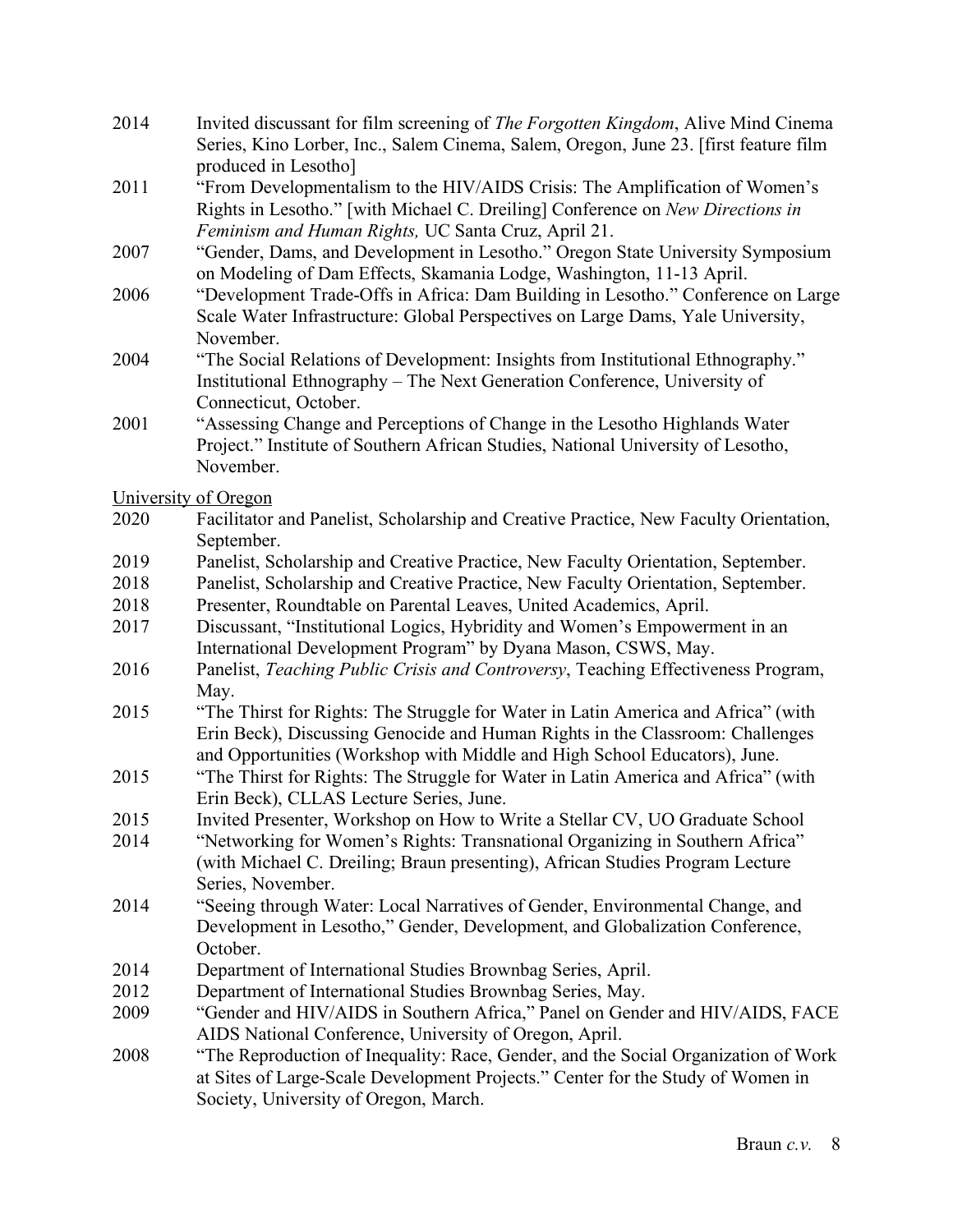| 2007 | "The Cost of a Dam: Women's Experiences in a Changing African Landscape." Road      |
|------|-------------------------------------------------------------------------------------|
|      | Scholar Program, Center for the Study of Women in Society, University of Oregon,    |
|      | July.                                                                               |
| 2007 | "Living on the Edge: Gender, Dams, and Development in Lesotho." Department of       |
|      | Geography Colloquium, University of Oregon, March.                                  |
| 2006 | "Gender Inequality and Community Development." Fulbright Program, Humphrey          |
|      | Fellows Lecture, University of Oregon, June.                                        |
| 2005 | "Contemporary Issues under the Sociological Lens." Alpha Kappa Delta Sociology      |
|      | Honor Society Initiation Ceremony, University of Oregon, May.                       |
| 2005 | "Selling the River: Gendered Experiences of Development in Lesotho." International  |
|      | Colloquium Series, Center for the Study of Women in Society, November.              |
| 2005 | "The Social Impacts of the Lesotho Highlands Water Project." Senior International   |
|      | Leaders Council, University of California, Irvine, May.                             |
| 2003 | "Mixing Methods: A Case Study of Multi-Method Research in Lesotho." Sociology       |
|      | Issues Seminar, Department of Sociology, University of California, Irvine, November |
| 1998 | "Lesotho's White Gold: The Gendered Effects of the Lesotho Highlands Water          |

# Project." University of California, Irvine, Social Relations Colloquium, February

# **SELECTED PRESENTATIONS AT PROFESSIONAL MEETINGS**

# International

| 2020 | "Environmental Change, Risk, and Vulnerability in Lesotho: Food Insecurity and       |
|------|--------------------------------------------------------------------------------------|
|      | HIV/AIDS in the Context of Large-Scale Development and Climate Change,"              |
|      | International Studies Association Convention, Honolulu, March. [cancelled due to     |
|      | $COVID-19$ ]                                                                         |
| 2019 | "The Syndemics of Environmental Change and Vulnerability: Food Insecurity and        |
|      | HIV/AIDS in the Context of Large-Scale Development and Climate Change,"              |
|      | International Studies Association Convention, Toronto, March.                        |
| 2018 | "Gender, Environmental Change, and Development in Lesotho, Southern Africa,"         |
|      | Association for Feminist Epistemologies, Methodologies, Metaphysics, and Science     |
|      | Studies (FEMMSS), Oregon State University, Corvallis, August.                        |
| 2018 | "Seeing through Water: Gender, Environmental Change, and Development in              |
|      | Lesotho, Southern Africa," Session on Wet Ecologies: Politics, Science, and Water in |
|      | the Anthropocene, The XXIII International Conference for the Society for Human       |
|      | Ecology, Lisbon, Portugal, July.                                                     |
| 2017 | Fifth International Conference on Sustainable Development, European Center for       |
|      | Sustainable Development, Rome, Italy. [unable to attend]                             |
| 2014 | "Up Against the Wall: Ecotourism, Development, and Social Justice in Costa Rica"     |
|      | (with Michael C. Dreiling, Matthew Eddy, and David Dominguez), International         |
|      | Development Ethics Association (IDEA) Conference, San Jose, Costa Rica, August.      |
| 2014 | "An Energy Industrial Complex in Post-Fukushima Japan: A Network Analysis of the     |
|      | Nuclear Power Industry, the State and the Media" (with Michael C. Dreiling,          |
|      | Tomoyasu Nakamura, and Nicholas Lougee; Dreiling presenting), XVIII                  |
|      | International Sociological Association World Congress, Yokohama, Japan.              |
| 2011 | "Gendering Sustainability: Reframing Sustainable Development as Gender Justice."     |
|      | Ninth International Conference of the International Development Ethics Association,  |
|      | Philadelphia, June.                                                                  |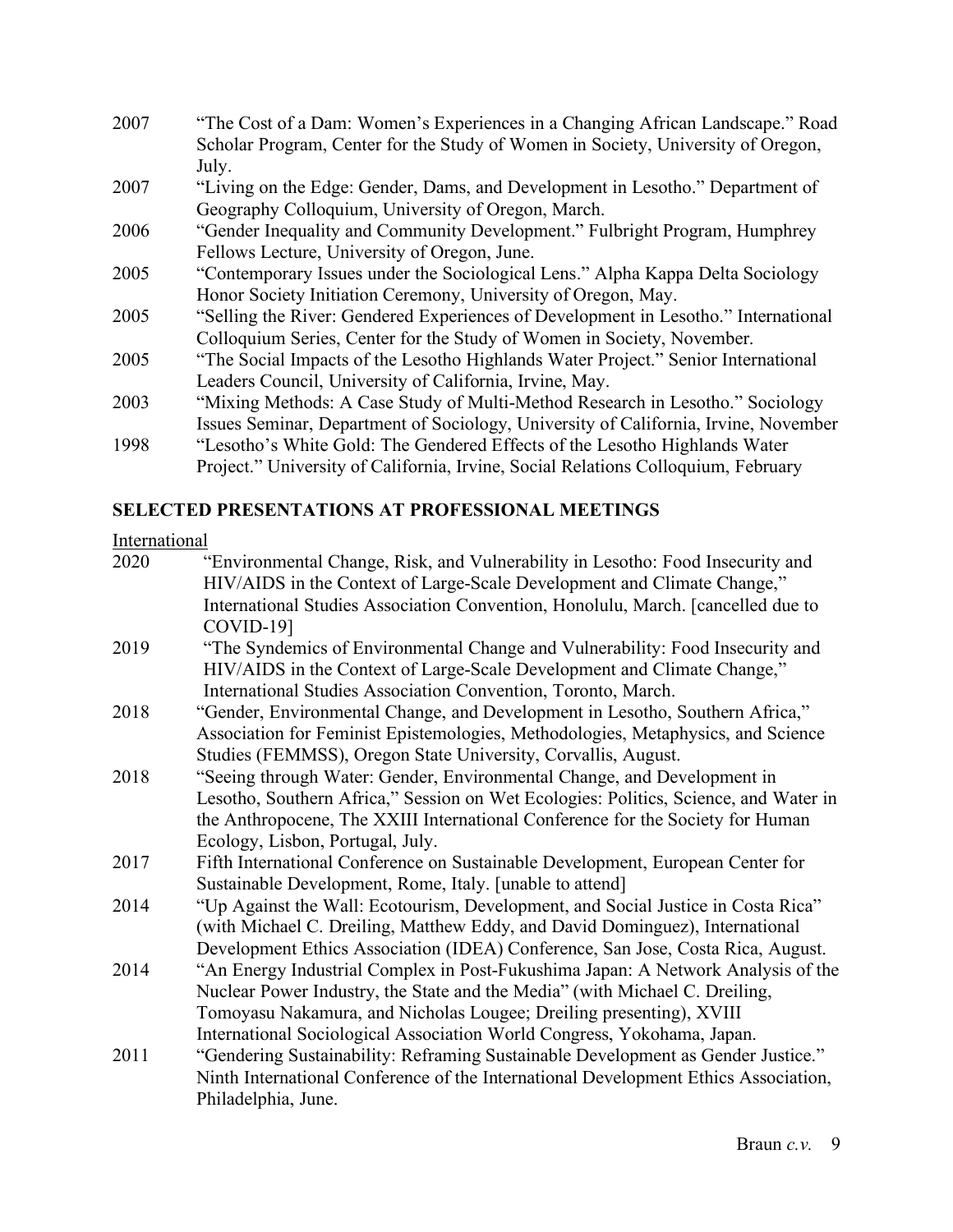| 2008            | "Beyond Resettlement: Assessing the Social Impacts of Large Dams in Lesotho."<br>International Congress of Anthropological & Ethnological Sciences, Kunming,<br>China, July. [conference cancelled]                                                                                             |
|-----------------|-------------------------------------------------------------------------------------------------------------------------------------------------------------------------------------------------------------------------------------------------------------------------------------------------|
| 2006            | "Dam the River and Sell the Water: Gendered Experiences of Environment and<br>Development in Lesotho." International Sociological Association World Congress of<br>Sociology, Durban, South Africa, July.                                                                                       |
| 2001            | "Linking Development and Environmental Education in the Lesotho Highlands Water<br>Project." Annual Environmental Education Association of Southern Africa<br>Conference, Maseru, Lesotho, October.                                                                                             |
| 2001            | "Doing Development': Investigating the Social Relations of the Lesotho Highlands<br>Water Project Using Feminist Theories." Gender Studies Annual Conference and<br>Festival, Dar es Salaam, Tanzania, September.                                                                               |
| 1998            | "Technology and Development: The Linking of International and Local Non-<br>Governmental Organizations in Lesotho." Ghana Long Distance Education and<br>Computer Literacy Conference, Accra, Ghana, May.                                                                                       |
| <b>National</b> |                                                                                                                                                                                                                                                                                                 |
| 2019            | "Nuclear Denial in Japan: The Network Power of an Energy Industrial Complex,"<br>Hawai'i Sociological Association Conference, Honolulu, February. [cancelled due to<br>tropical storm/flight cancellation]                                                                                      |
| 2017            | "Nuclear Denial in Japan: The Network Power of an Energy Industrial Complex."<br>American Sociological Association Annual Meeting, Montreal Canada, August.                                                                                                                                     |
| 2016            | "Frames, Boomerangs, and Global Assemblages: Border Distortions in Transnational<br>Organizing in Southern Africa," National Women's Studies Association (NWSA)<br>Annual Conference, November. [cancelled due to medical leave]                                                                |
| 2016            | "Cooperatives in Costa Rica: Challenging Neoliberal Globalization, Building<br>Democracy?" Society for the Study of Social Problems Annual Conference, August.                                                                                                                                  |
| 2016            | "Towards Social Justice: Teaching Globalization Intersectionally," Society for the<br>Study of Social Problems Annual Conference, August.                                                                                                                                                       |
| 2015            | "Plastic Bags, Pollution, and Policy: Women and the Gendering of Globalization and<br>Environmental Responsibility in Mali" (with Assitan Sylla Traore; Braun presenting),<br>Society for the Study of Social Problems Annual Conference, August.                                               |
| 2015            | "Nuclear Denial in Japan: A Network Analysis of the Nuclear Power Industry, the<br>State and the Media in Post-Fukushima Japan" (with Michael C. Dreiling, Tomoyasu<br>Nakamura, and Nicholas Lougee; Braun presenting), Society for the Study of Social<br>Problems Annual Conference, August. |
| 2015            | "Up Against the Wall: Ecotourism, Development, and Social Justice in Costa Rica"<br>(with Michael C. Dreiling, Matthew Eddy, and David Dominguez; Braun presenting),<br>Society for the Study of Social Problems Annual Conference, August.                                                     |
| 2014            | "Networking for Women's Rights: Transnational Organizing in Southern Africa"<br>(with Michael C. Dreiling; Braun presenting), Society for the Study of Social<br>Problems Annual Conference, August.                                                                                            |
| 2014            | "Patagonia without Dams: Framing, Democracy, and Social Transformation in Chile"<br>(with Sophia L. Borgias; Braun presenting), Society for the Study of Social Problems<br>Annual Conference, August.                                                                                          |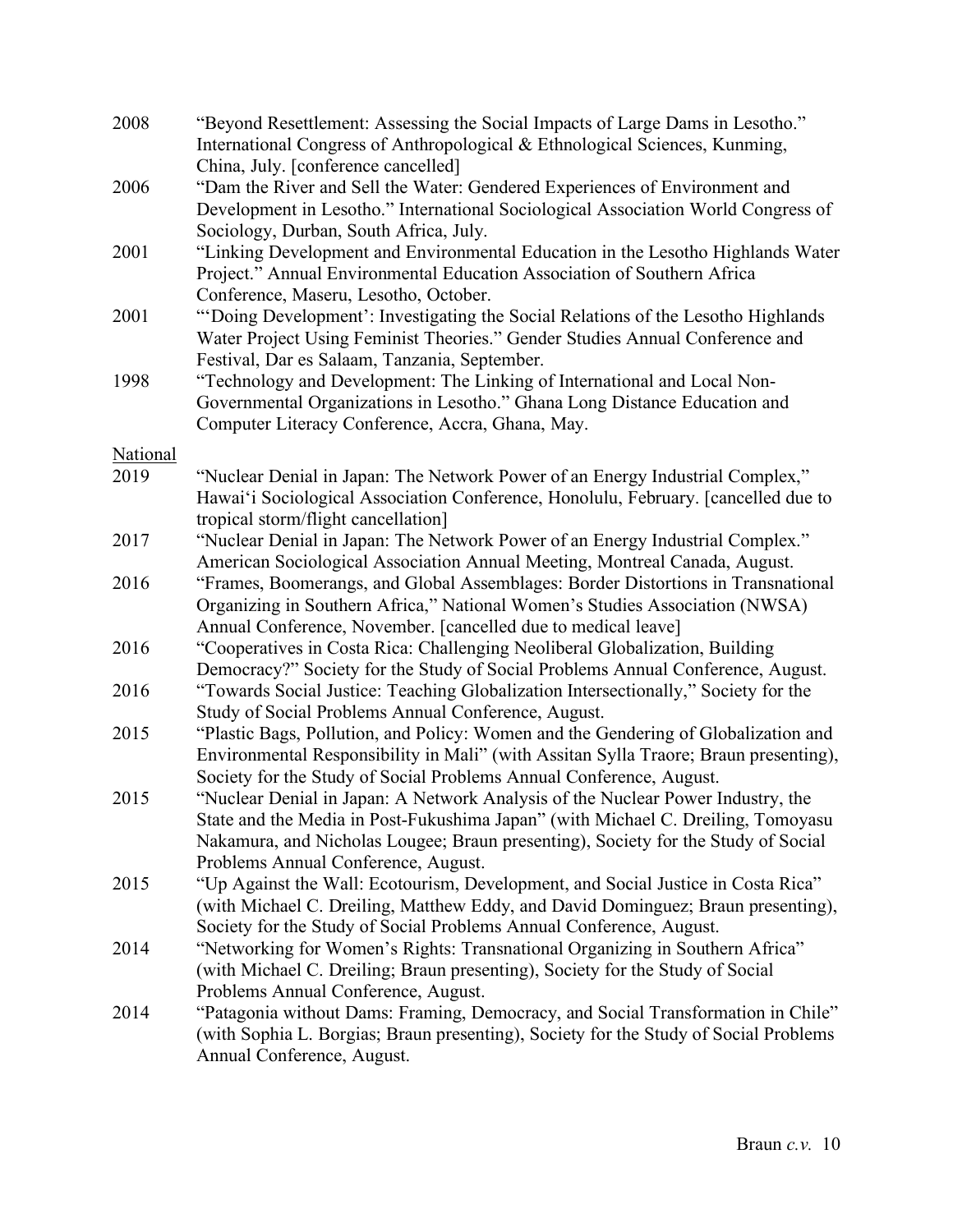| 2013     | "Interrogating Large-Scale Development and Inequality: Bridging Feminist Political<br>Ecology, Intersectionality and Environmental Justice Frameworks." Association of                                                                  |
|----------|-----------------------------------------------------------------------------------------------------------------------------------------------------------------------------------------------------------------------------------------|
|          | American Geographers Annual Meeting, Los Angeles, April.                                                                                                                                                                                |
| 2012     | "Interrogating Large-Scale Development and Inequality using Intersectionality and<br>Environmental Justice Frameworks." American Sociological Association Sociology<br>of Development Section Conference, Virginia, November.           |
| 2009     | "Implementing Development, Constructing Gender: Gendered Policies and Strategies<br>in Lesotho." American Sociological Association Annual Meeting, San Francisco,<br>August.                                                            |
| 2007     | "Doing Development': An Institutional Ethnography of Development in Lesotho."<br>American Sociological Association Annual Conference, New York, August.                                                                                 |
| 2007     | "Gender, Dams, and Development in Lesotho." Oregon State University Symposium<br>on Modeling of Dam Effects, Skamania Lodge, Washington, 11-13 April.                                                                                   |
| 2004     | "Investigating the Social Impacts of Large Dams." American Sociological<br>Association Annual Conference, San Francisco, August.                                                                                                        |
| Regional |                                                                                                                                                                                                                                         |
| 2017     | "Negotiating Security: Gender, Economics, and Cooperative Institutions in Costa<br>Rica" (with Caitlin O'Quinn; O'Quinn presenting), Session on Global Perspectives                                                                     |
|          | on Demography, Development, and Democracy Pacific Sociological Association<br>Annual Meeting, Portland, April.                                                                                                                          |
| 2011     | "Left High and Dry: An Intersectional Analysis of Gender, Dams and Development<br>in Lesotho." Eastern Sociological Society Annual Conference, Philadelphia, Feb.                                                                       |
| 2010     | "From Developmentalism to the HIV/AIDS Crisis: The Amplification of Women's<br>Rights in Lesotho." Pacific Sociological Association Annual Conference, Oakland,<br>CA, April (Co-authored with Michael C. Dreiling, Dreiling presented) |
| 2009     | "Photovoice as a Method for Sociological Inquiry." Pacific Sociological Association<br>Annual Conference, San Diego, April (Co-authored with Shannon Bell; Bell<br>presenting)                                                          |
| 2008     | "The Reproduction of Inequality: Race, Gender, and the Social Organization of Work<br>at Sites of Large-Scale Development Projects." Pacific Sociological Association<br>Annual Conference, Portland, April.                            |
| 2005     | "Selling the River: Gendered Experiences of Resource Extraction and Development<br>in Lesotho." Pacific Sociological Association Annual Conference, Portland, April.                                                                    |
| 2004     | "Resettlement and Risk: Women's Community Work in Lesotho." California<br>Sociological Association Annual Conference, Riverside, October 2004.                                                                                          |
| 2004     | "Large Dams as Development: Restructuring Access to Natural Resources in<br>Lesotho." Pacific Sociological Association Annual Conference, San Francisco, April.                                                                         |
| 1998     | "Lesotho's White Gold: The Voices at the Bottom of the Dam." Pacific Sociological<br>Association Annual Conference, San Francisco, April.                                                                                               |

# **PROFESSIONAL MEETING ORGANIZING AND PARTICIPATION**

## National/International

2019 Co-Discussant (with John Dale), Session titled: *Transforming Structures of Violence: Human Rights and the Work of Social Justice in Transnational Perspective*, Society for the Study of Social Problems Annual Conference, Philadelphia, August.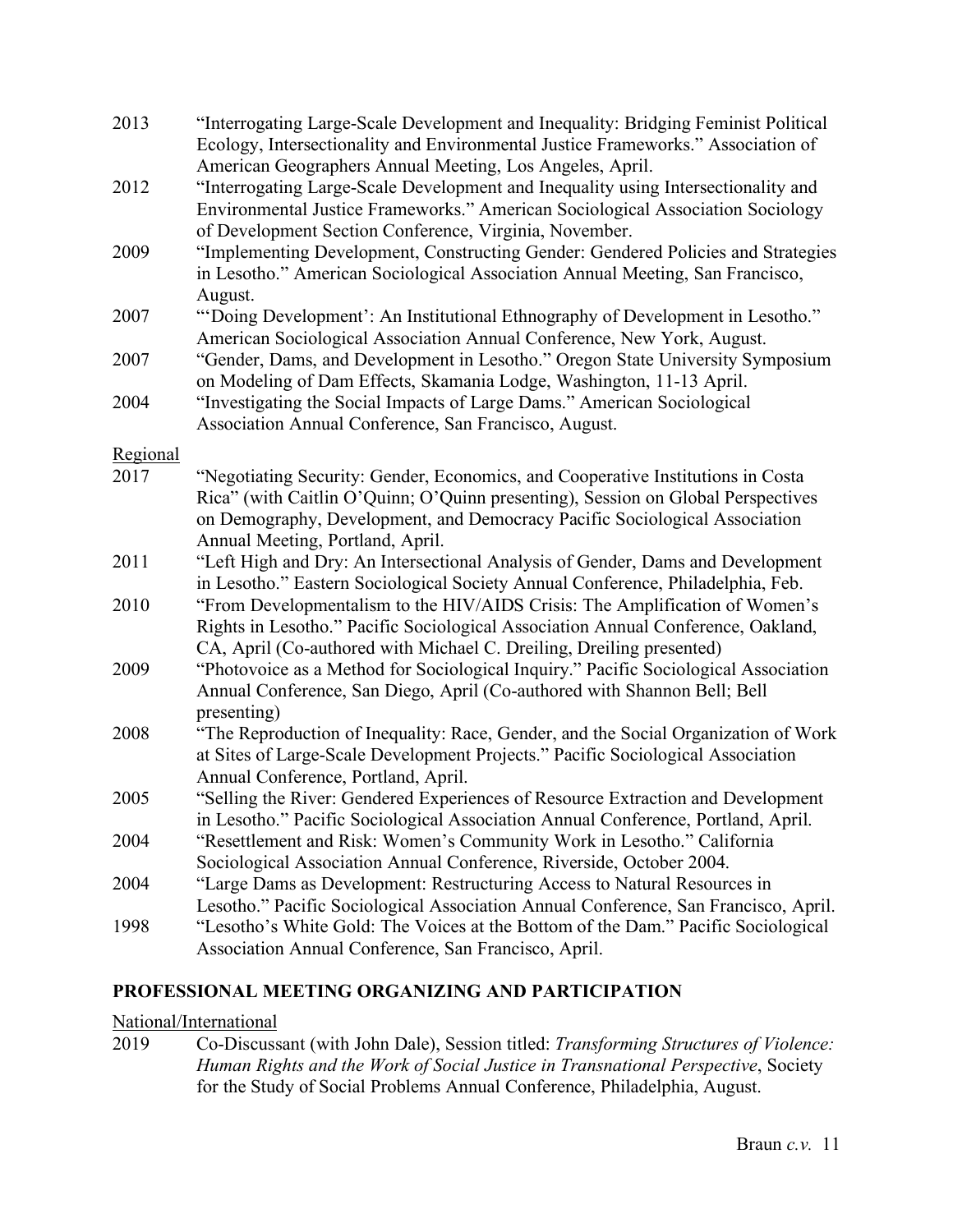| 2019     | Co-organizer (with John Dale), Session titled: Transforming Structures of Violence:<br>Human Rights and the Work of Social Justice in Transnational Perspective, Society |
|----------|--------------------------------------------------------------------------------------------------------------------------------------------------------------------------|
|          | for the Study of Social Problems Annual Conference, Philadelphia, August.                                                                                                |
| 2018     | Co-Discussant (with John Dale), Session titled: The Politics of Precarity and the                                                                                        |
|          | Work of Social Justice, Society for the Study of Social Problems Annual Conference,                                                                                      |
|          | Philadelphia, August.                                                                                                                                                    |
| 2018     | Co-organizer (with John Dale), Session titled: The Politics of Precarity and the Work                                                                                    |
|          | of Social Justice, Society for the Study of Social Problems Annual Conference,                                                                                           |
|          |                                                                                                                                                                          |
|          | Philadelphia, August.                                                                                                                                                    |
| 2017     | Organizer and Presider, Session on Development and Gender, American Sociological                                                                                         |
|          | Association Annual Conference, Montreal, Canada, August                                                                                                                  |
| 2017     | Co-organizer (with Suzanne Vaughan), Changing Dynamics on Campus: Engaged                                                                                                |
|          | Scholarship, Academic Unionization, and Advocacy Work, Society for the Study of                                                                                          |
|          | Social Problems Annual Conference, Montreal, Canada, August                                                                                                              |
| 2016     | Organizer, approx. 30 sessions as Program Committee Chair, Society for the Study of                                                                                      |
|          | Social Problems Annual Conference, August                                                                                                                                |
| 2016     | Chair, Program Committee, Society for the Study of Social Problems Annual                                                                                                |
|          | Conference, August                                                                                                                                                       |
| 2015     | Organizer, Session on Globalization, Development and Social Change, Global                                                                                               |
|          | Division, Society for the Study of Social Problems Annual Conference, August                                                                                             |
| 2014     | Organizer, Session on Globalization, Development and Social Change, Global                                                                                               |
|          | Division, Society for the Study of Social Problems Annual Conference, August                                                                                             |
| 2008     | Organizer, Session on Development and Gender, American Sociological Association                                                                                          |
|          | Annual Conference, August                                                                                                                                                |
| 2006     | Volunteer, Sociologists for Women in Society, annual meeting, August                                                                                                     |
| 2005     | Presider, Politics of Regulation Paper Session, American Sociological Association                                                                                        |
|          | Annual Conference, August                                                                                                                                                |
| 2005     | Co-organizer, Political Economy of the World System Section Roundtables,                                                                                                 |
|          | American Sociological Association Annual Conference, August                                                                                                              |
| Regional |                                                                                                                                                                          |
| 2017     | Presider, Session on Global Perspectives on Demography, Development, and                                                                                                 |
|          | Democracy, Pacific Sociological Association Annual Meeting, Portland, April.                                                                                             |
| 2013     | Moderator, 1980s Panel, 40 <sup>th</sup> Anniversary Celebration of CSWS, November.                                                                                      |
| 2010     | Moderator, afternoon session of "Making Room at the Table: New Voices in                                                                                                 |
|          | Economic Reform" Symposium, Oregon Review of International Law, March 12.                                                                                                |
|          |                                                                                                                                                                          |
| 2009     | Program Committee, Pacific Sociological Association, April.                                                                                                              |
| 2009     | Co-organizer and chair (with Shannon Bell), two sessions on Innovations in                                                                                               |
|          | Qualitative Research, Pacific Sociological Association, April.                                                                                                           |
| 2008     | Organizer and Chair, Session on Politics and Ecology, Pacific Sociological                                                                                               |
|          | Association, April.                                                                                                                                                      |
| 2006     | Organizer and Chair, Session on Politics and Ecology, Pacific Sociological                                                                                               |
|          | Association, April.                                                                                                                                                      |
| 2006     | Organizer and Chair, Session on Institutional Ethnography, Pacific Sociological                                                                                          |
|          | Association, April.                                                                                                                                                      |
| 2005     | Volunteer, Pacific Sociological Association Annual Conference, Portland, April.                                                                                          |
|          |                                                                                                                                                                          |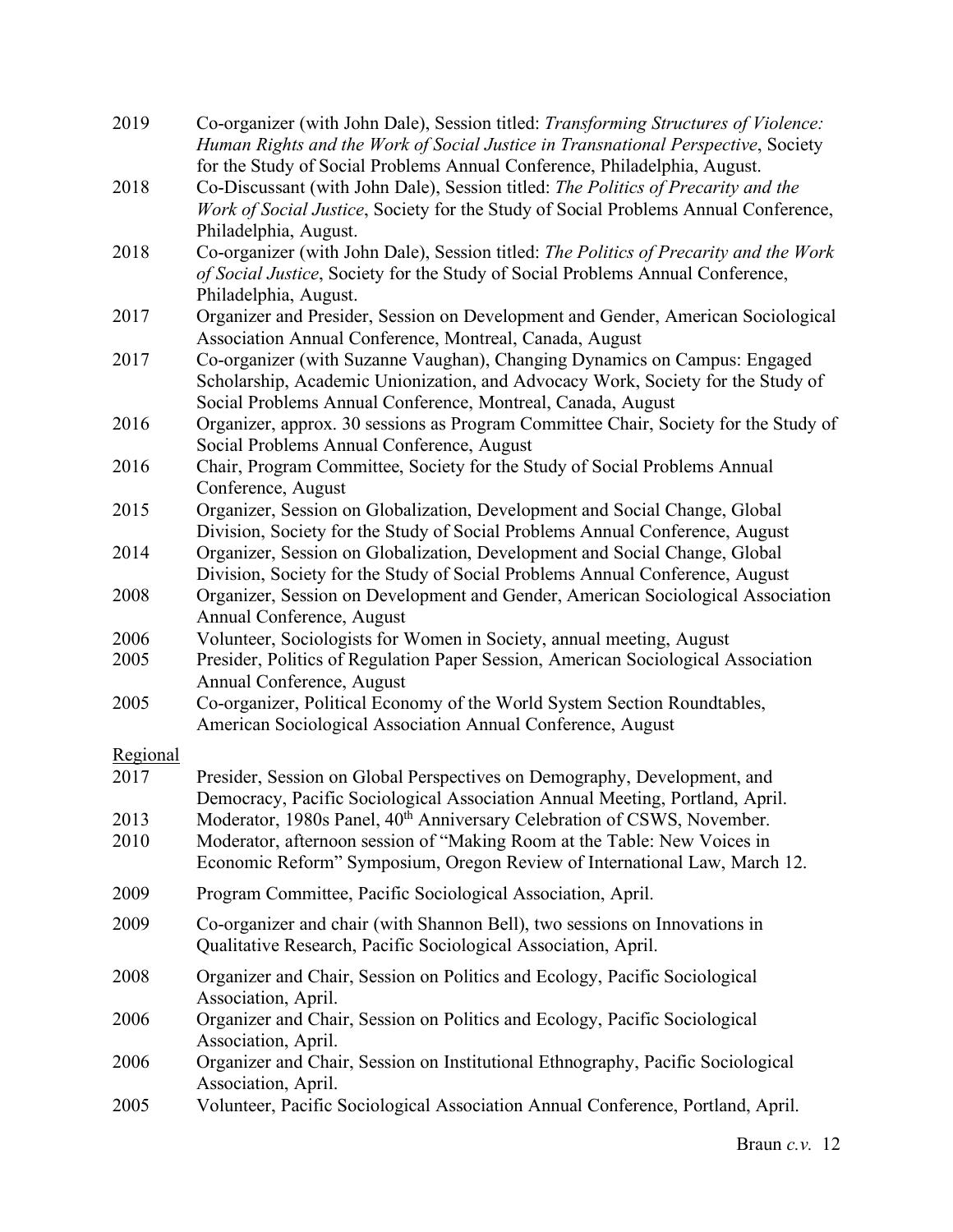2004 Presider, Roundtable, Pacific Sociological Association Annual Conference, San Francisco, April.

# **SERVICE TO THE PROFESSION** (\* = elected)

| 2019        | Member, Ad-hoc Committee on Revenue, Society for the Study of Social Problems           |
|-------------|-----------------------------------------------------------------------------------------|
| 2019        | Member, Ad-hoc Committee on Resolutions, Society for the Study of Social                |
|             | Problems                                                                                |
| 2018-21     | Member, Board of Directors, Society for the Study of Social Problems*                   |
| 2017-19     | Member, Transnational Initiatives Committee, Society for the Study of Social            |
|             | Problems (appointed)                                                                    |
| 2016        | Book Award Committee, Sociology of Development Section of the American                  |
|             | Sociological Association                                                                |
| 2015-16     | Chair, Program Committee for 2016 Annual Meeting (Seattle), Society for the Study       |
|             | of Social Problems                                                                      |
| 2015        | Graduate Student Paper Award Committee, Global Division, Society for the Study of       |
|             | Social Problems                                                                         |
| 2013-15     | Chair, Global Division, Society for the Study of Social Problems*                       |
| 2009-12     | (Chair, 2011-12) Membership and Outreach Committee, Society for the Study of            |
|             | Social Problems*                                                                        |
| 2009        | Program Committee, Pacific Sociological Association                                     |
| $2008 - 14$ | Advisory Editorial Board, <i>Applied Sociology</i> , Journal of the Society for Applied |
|             | Sociology of India                                                                      |
| 2006-10     | Volunteer, Research Committee 32: Women in Society, International Sociological          |
|             | Association                                                                             |
| 2007        | Journal Article Award Committee, Race, Class, Gender Section of the American            |
|             | Sociological Association                                                                |
| 2004        | Member, Sister to Sister Task Force, Sociologists for Women in Society                  |
| 2004        | Member, Anti-Racism Committee, Sociologists for Women in Society                        |

# Manuscript Reviewing

*American Sociological Review; African Geographical Review; Chinese Journal of Population, Resources, and Environment; Culture, Health, and Sexuality; Environmental Impact Assessment Review; Gender & Society; Gender, Place, Culture; Global Environmental Change; Human Organization; International Feminist Journal of Politics; International Journal of African Historical Studies; Journal of Environment and Development; Journal of Hospitality and Tourism Management; Organization & Environment; Qualitative Sociology; Research in Social Movements, Conflict and Change;* Routledge Press (books); *Social Problems; Sociological Forum; Sociological Quarterly; Sociology of Development;* Sage Publications (books)*; The Extractive Industries and Society; The Geographical Journal; Third World Thematics; Women's Studies International Forum; World Development Perspectives; World Development*

# **ACADEMIC CONSULTANT**

2014 Consultant, Women in Africa, Danish Foreign Ministry's Global Magazine UDVIKLING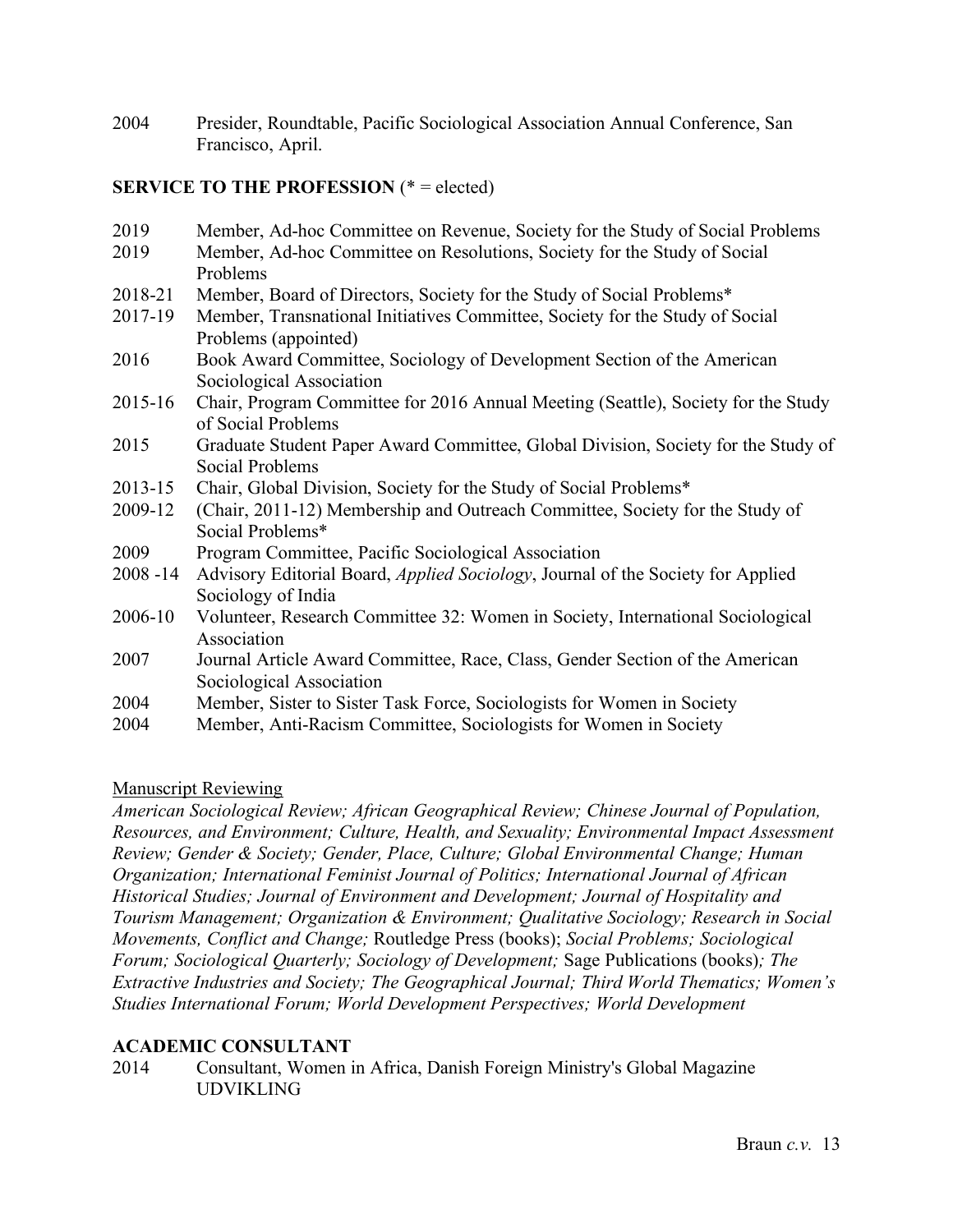- 2014 Consultant Reviewer, Lesotho Country Note, Organisation of Economic Co-operation and Development (OECD), Development Centre Gender Team, Paris, France
- 2013 Country Expert (Lesotho), Varieties of Democracy (V-DEM) Project, University of Gothenberg

### **SERVICE TO THE UNIVERSITY OF OREGON** (\* = elected)

- 2020 Member, Search Committee for Faculty Consultant, Teaching Engagement Program
- 2019-20 Co-Chair, Service Theme Workgroup, Executive Accreditation Team, UO
- 2018 Member, Senate Committee on Sexual and Gender-based Violence (fall only)
- 2017- Member, Provost's Teaching Academy
- 2016-18 Department Head, Women's, Gender, and Sexuality Studies
- 2016-18 Steering Committee, Wayne Morse Center for Law and Politics
- 2015-18 Advisory Board, Center for the Study of Women in Society (CSWS)
- 2016 Faculty Research Grant Selection Committee, CSWS, Winter.
- 2016 Working Group on Inclusive and Intercultural Teaching, Teaching Engagement Program, University of Oregon, Fall.
- 2015-16 Associate Head and Curriculum Coordinator, WGSS
- 2015 Invited Presenter, Workshop on How to Write a Stellar CV, Graduate School
- 2014-15 Director, African Studies Program
- 2014-16 Representative, Social Sciences, Representative Assembly, United Academics\*
- 2013-14 Graduate Student Grant Selection Committee, CSWS
- 2013-14 Joint Committee on Salary Floors and Equity (appointed)
- 2012-13 Bargaining Team, United Academics\*
- 2012-13 Organizing Committee, United Academics
- 2008- Affiliate, Environmental Studies
- 2008 Research Interest Group Development Grant Selection Committee, CSWS
- 2007-10 Executive Committee, Center for the Study of Women in Society
- 2007-08 Faculty Sponsor, Social Science Feminist Network Research Interest Group
- 2006-07 African Studies Award Committee
- 2006-07 Faculty Research Grant Selection Committee, CSWS
- 2006-07 Graduate Council (appointed)
- 2005-09 Coordinator, Gender and Africa and the African Diaspora Research Interest Group
- 2005- Steering Committee, African Studies
- 2005- Affiliate, African Studies
- 2005-10 Affiliate, International Studies
- 2005-10 Affiliate, Women's and Gender Studies

# **SERVICE TO DEPARTMENTS and PROGRAMS** (\* = elected)

- 2020 Chair, Midterm Review Committee, Global Studies (Meek)
- 2019-20 Chair, Diversity, Equity, and Inclusion Committee, Global Studies
- 2019-20 Chair, Merit Review Committee, Global Studies
- 2018-19 Chair, Diversity, Equity, and Inclusion Committee, International Studies
- 2018-19 Graduate Awards Committee, International Studies
- 2018-19 Chair, Promotion Committee, International Studies (Martin)
- 2018 Chair, Graduate Employee Selection Committee, Women's, Gender, and Sexuality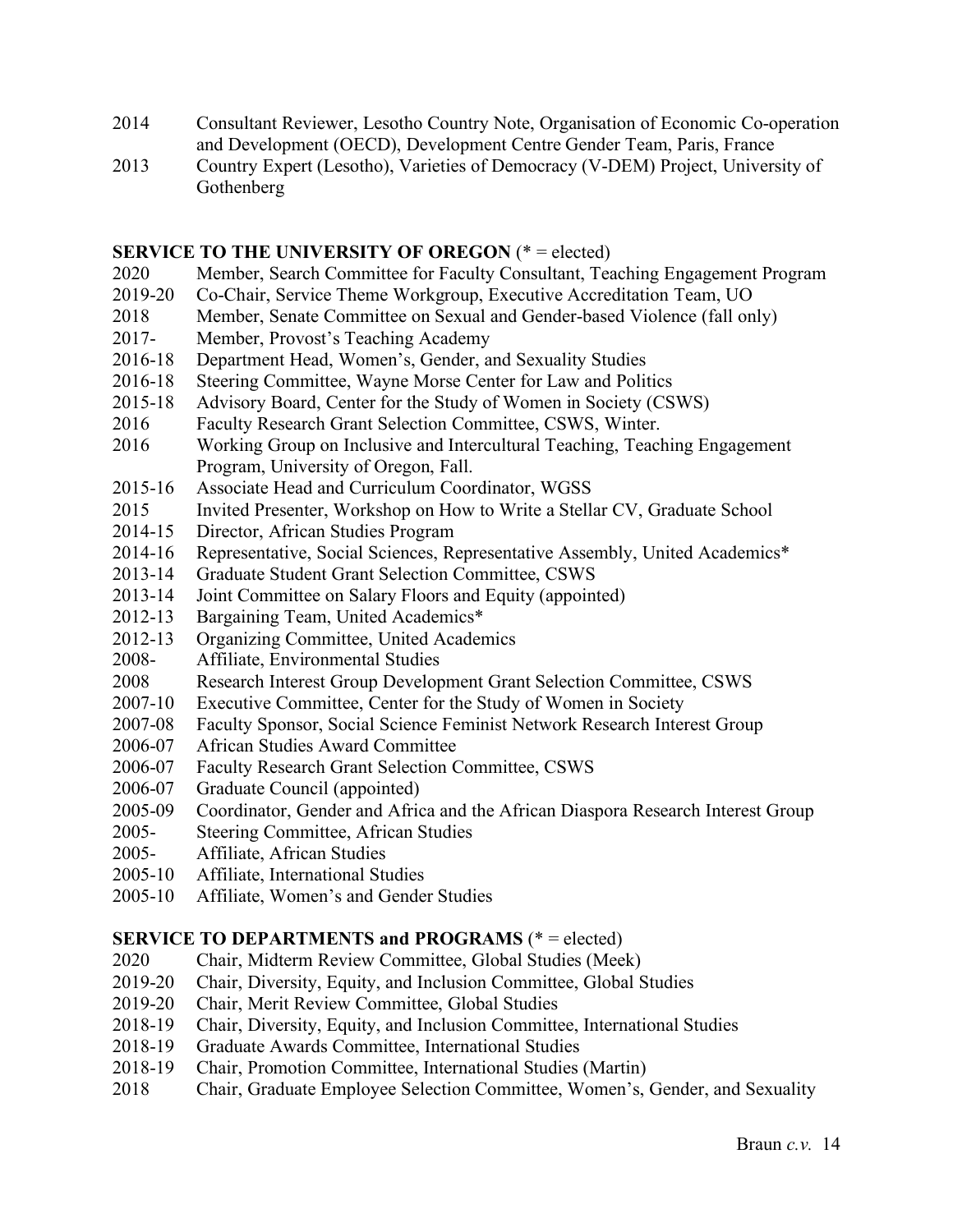|         | <b>Studies</b>                                                                       |
|---------|--------------------------------------------------------------------------------------|
| 2017    | Tenure and Promotion Committee, International Studies (Yarris)                       |
| 2017    | Merit Review Committee, Women's, Gender, and Sexuality Studies, Fall                 |
| 2017    | Merit Review Committee, International Studies, Fall                                  |
| 2017    | Invited Participant, Book Scrub for Kemi Balogun, WGSS                               |
| 2017    | Bakony/Miller Award Committee, Women's, Gender, and Sexuality Studies                |
| 2017    | Graduate Employee Selection Committee, Women's, Gender, and Sexuality Studies        |
| 2016-18 | Curriculum Coordinator, WGSS (lead on new curriculum)                                |
| 2016-18 | Graduate Advisor/Director, Women's, Gender, and Sexuality Studies                    |
| 2016    | Chair, Search Committee (Black Feminist Theory), Women's and Gender Studies,         |
|         | Fall [interrupted by medical leave]                                                  |
| 2016    | Merit/Equity Evaluation Committee, Women's and Gender Studies, Fall                  |
| 2015-16 | Undergraduate Awards Committee, International Studies (fall, winter, spring)         |
| 2016    | Bakony/Miller Award Committee, Women's and Gender Studies                            |
| 2016    | Chair, Sixth Year Post-Tenure Review Committee, International Studies (Wooten)       |
| 2016    | Chair, Third Year Review/Contract Renewal Committee, WGS (Balogun)                   |
| 2016    | GTF selection committee, Women's and Gender Studies                                  |
| 2015-16 | Summer Session Coordinator, Women's and Gender Studies                               |
| 2015    | GTF selection committee, African Studies                                             |
| 2015    | Chair, Graduate Awards Committee, International Studies                              |
| 2015    | GTF selection committee, Women's and Gender Studies                                  |
| 2015    | Chair, Third Year Review/Contract Renewal Committee, INTL (Yarris)                   |
| 2015    | Chair, Graduate Admissions Committee, International Studies                          |
| 2014-15 | Summer Session Committee, Women's and Gender Studies                                 |
| 2014    | Invited Participant, Book Scrub for Erin Beck, Political Science                     |
| 2014    | Merit/Equity Evaluation Committee, Women's and Gender Studies*                       |
| 2014    | GTF selection committee, Women's and Gender Studies                                  |
| 2014    | Merit/Equity Policy Development Committee, Women's and Gender Studies                |
| 2014    | Chair, Graduate Admissions Committee, International Studies                          |
| 2013-15 | Graduate Specialization Workgroup, African Studies                                   |
| 2013-14 | Chair, Graduate Awards Committee, International Studies (fall, spring)               |
| 2013-14 | Undergraduate Awards Committee, International Studies (fall, winter, spring)         |
| 2013-14 | Chair, Search Committee (Global Political Economy), INTL (successful hire of Joya)   |
| 2013    | Bruce Abrams Award Committee, Women's and Gender Studies                             |
| 2012-15 | Graduate Director, International Studies (except winter, spring 2012)                |
| 2012    | Chair, Graduate Awards Committee, International Studies (fall)                       |
| 2012    | Interim Graduate Director, International Studies (winter and spring)                 |
| 2012    | Chair, Graduate Admissions Committee, International Studies                          |
|         | 2011-2012 Search Committee (Global Health), INTL and WGS (successful hire of Yarris) |
| 2011-12 | Graduate Awards Committee, International Studies (fall, spring)                      |
| 2011    | Bakony/Miller Award Committee, Women's and Gender Studies                            |
| 2010-11 | Graduate Awards Committee, International Studies (fall, spring)                      |
| 2010-11 | International Studies Department Representative, Bias Response Team                  |
| 2009    | Admissions and Awards Committee, Department of Sociology                             |
| 2007-08 | Admissions and Awards Committee, Department of Sociology                             |
| 2006-07 | Executive Committee, Department of Sociology *                                       |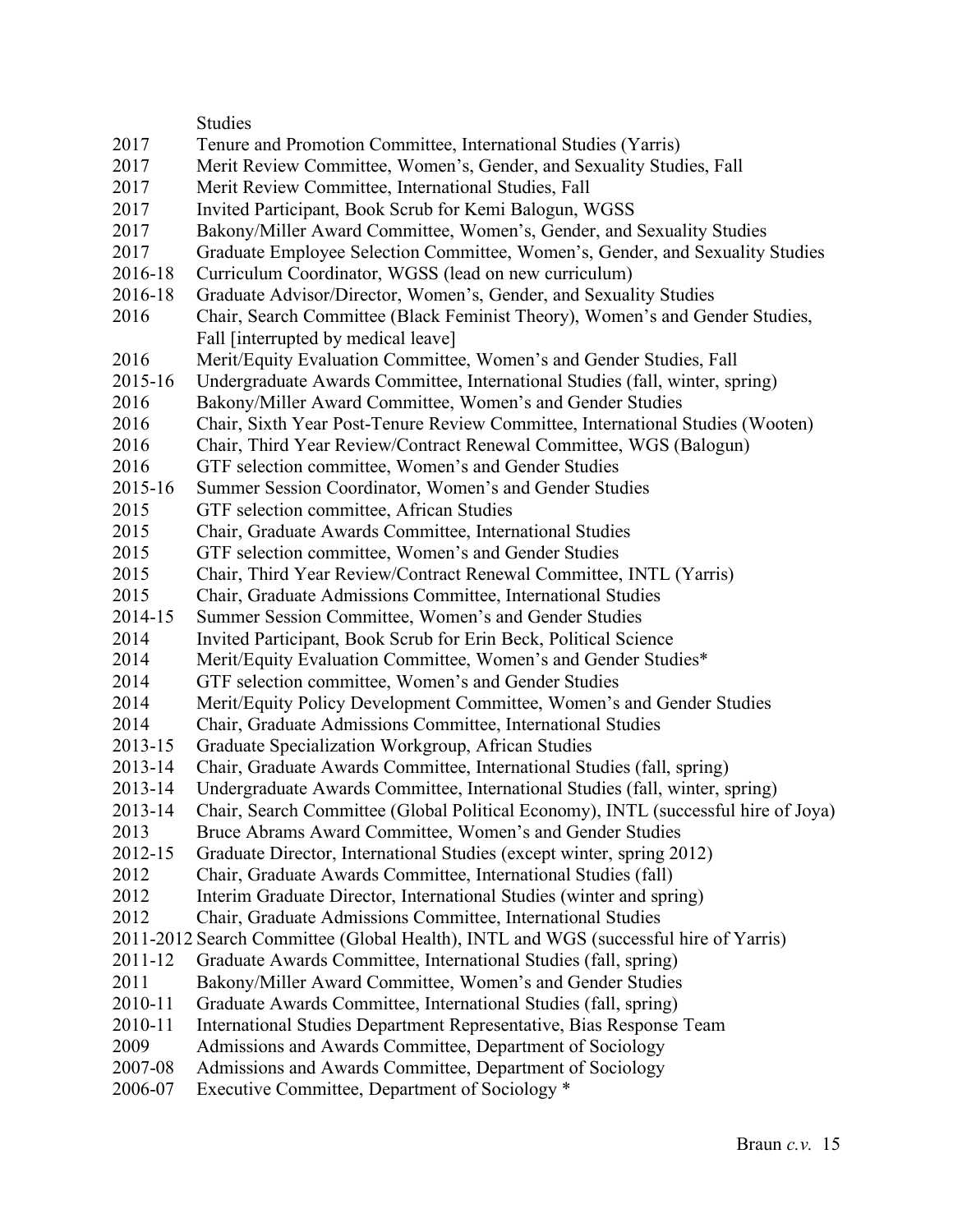### 2005-07 Joint Curriculum Committee, Department of Sociology

## **SERVICE TO THE COMMUNITY**

| Member, Board of Directors, Oregon Children's Choir                          |
|------------------------------------------------------------------------------|
| Volunteer, Food for Lane County                                              |
| Parent Volunteer, Junior Girlchoir, Oregon Children's Choir                  |
| Advisory Board Member, Vivian Olum Child Development Center, UO              |
| Road Scholar, Center for the Study of Women in Society, University of Oregon |
| Volunteer, Coastwatch Program, Oregon Shores Conservation Coalition          |
| California State Certified Mediator, Campus Mediation Program, University of |
| California, Irvine                                                           |
| Mother Teresa's Missionaries of Charity, Calcutta, India. January–April.     |
| Community Rehabilitation Consultant (for children with disabilities), Leh    |
| Nutrition Project, Leh, Ladakh, India. September–December. (Co-author,       |
| workshop and training guide)                                                 |
| Volunteer, Teresa House Hospice, Geneseo, NY                                 |
|                                                                              |

# **TEACHING AND MENTORING**

Courses Taught at University of Oregon

HUM 215/315 Introduction to African Studies

- INTL 399 International Human Rights
- INTL 4/507 Social Movements and Social Change
- INTL 4/507 Global Social Movements through Film
- INTL 421/521 Gender and International Development
- INTL 445/545 Development and Social Change in Sub-Saharan Africa
- INTL 607 Graduate Core Seminar in International Studies
- SOC 207 Introduction to Sociology/Social Inequality
- SOC 313 Social Issues and Social Movements
- SOC 410 Sociology of Africa
- SOC 450/550 Sociology of Developing Areas
- SOC 613 Field Methods I and II
- SOC 656 Topics in Sociology of Gender: Gender and Development
- WGS 101 Women, Difference, Power/Introduction to Women's and Gender Studies
- WGS 199 College Connections: Human Hierarchies FIG
- WGS 351 Introduction to Global Feminisms/Decolonial Feminisms
- WGS 432/532 Gender, Environment, and Development
- WGS 451/551 Gender, Social Justice, and Globalization

### Student Advising and Mentoring

*Sociology Dissertation Committees at University of Oregon (\*indicates Chair)*

Sarah Ahmed (2017-) In progress

#### David Dominguez (Fall 2018)

Dissertation Title: *Tourism and Change in Costa Rica: Pura Vida, Power, and Place in a*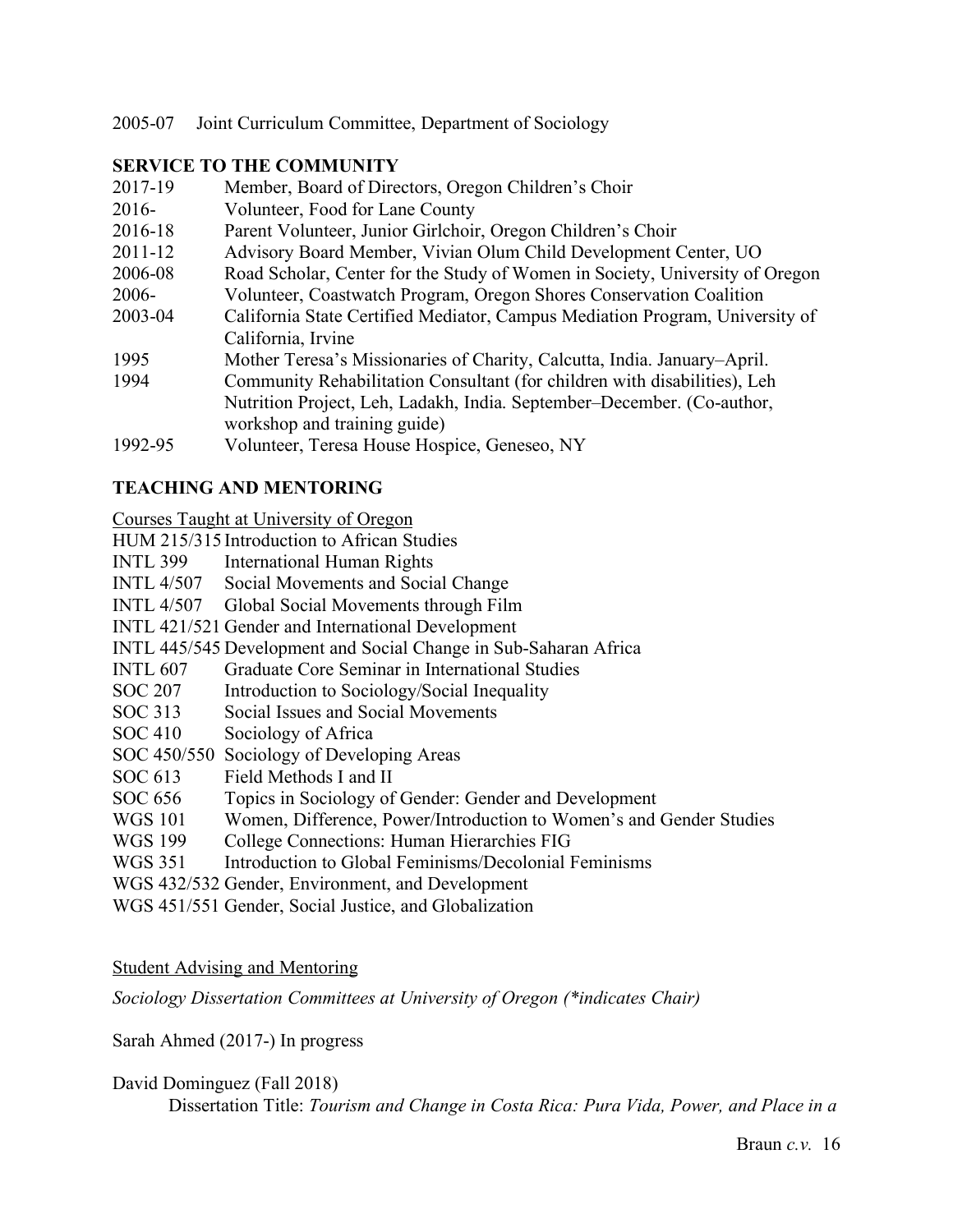| <b>Small Beach Community</b>                                                                                                                                                   |
|--------------------------------------------------------------------------------------------------------------------------------------------------------------------------------|
| Lauren Stewart (2018)                                                                                                                                                          |
| Dissertation Title: Power and Pleasure: Heteronormativity and Homophobia in                                                                                                    |
| Heterosexual Sex                                                                                                                                                               |
| <b>Jeff Gunn (2015)</b>                                                                                                                                                        |
| Dissertation title: Pipelines of Influence: The Fossil Fuels Industry, Climate Change, and<br>The Policy Planning Network                                                      |
| Matt Friesen, (2014)                                                                                                                                                           |
| Dissertation title: Parsing the Palate: A Mixed Methods Analysis of the U.S. Food                                                                                              |
| <b>Advocacy Network</b>                                                                                                                                                        |
| Nicholas Lougee (2010)                                                                                                                                                         |
| Dissertation title: Who Rocks the Boat? Environmental Organizations in the US: The<br>Effects of Identities, Strategies and Resources on Oppositionality of Political Advocacy |
| Amy Miller (2010)                                                                                                                                                              |
| Dissertation title: Experiences of Hospital Transport for Planned Home Births                                                                                                  |
| Lara Skinner (2010)                                                                                                                                                            |
| Dissertation title: Is it Just Sustainability? The Political-Economy of Urban<br>Sustainability, Economic Development and Social Justice                                       |
| Ryanne Pilgeram (2010)                                                                                                                                                         |
| Dissertation title: Constructing Sustainable Agriculture at a Northwest Farmers' Market:<br>Understanding the Performance of Sustainability                                    |
| *Shannon Bell (2010)                                                                                                                                                           |
| Dissertation title: Fighting King Coal: The Barriers to Grassroots Environmental Justice<br>Movement Participation in Central Appalachia                                       |
| [Awarded the UO Dissertation Fellowship and American Sociological Association's<br>Community Action Award                                                                      |
| Stefano Longo (2009)                                                                                                                                                           |
| Dissertation title: Global Sushi: A Socio-Ecological Analysis of the Sicilian Bluefin Tuna<br>Fishery                                                                          |
| Becky Clausen (2008)                                                                                                                                                           |
| Dissertation title: Social and Ecological Transformations of Global Marine Fisheries                                                                                           |
|                                                                                                                                                                                |

*Other Dissertation Committees at University of Oregon*

Elinam Amevor, Journalism and Communication (2019-) In progress Layire Diop, Journalism and Communication (2018-) In progress Leslie Howerton, Journalism and Communication (2016-) In progress Caitlin O'Quinn, Political Science (2017-) In progress Kate Shields, Geography (2020-) In progress Emrakeb Woldearegay, Journalism and Communication (2019-) In progress

Farah Azhar, Journalism and Communication (2020) Dissertation Title: *Representing Pakistani Women in Family Planning Campaigns: A Case-Study of Greenstar Social Marketing Campaign and DKT International* Irene Awino, Journalism and Communication (2020) Dissertation Title: *Witnesses, Victims, Survivors, or Co-Oppresors: Transitional Justice*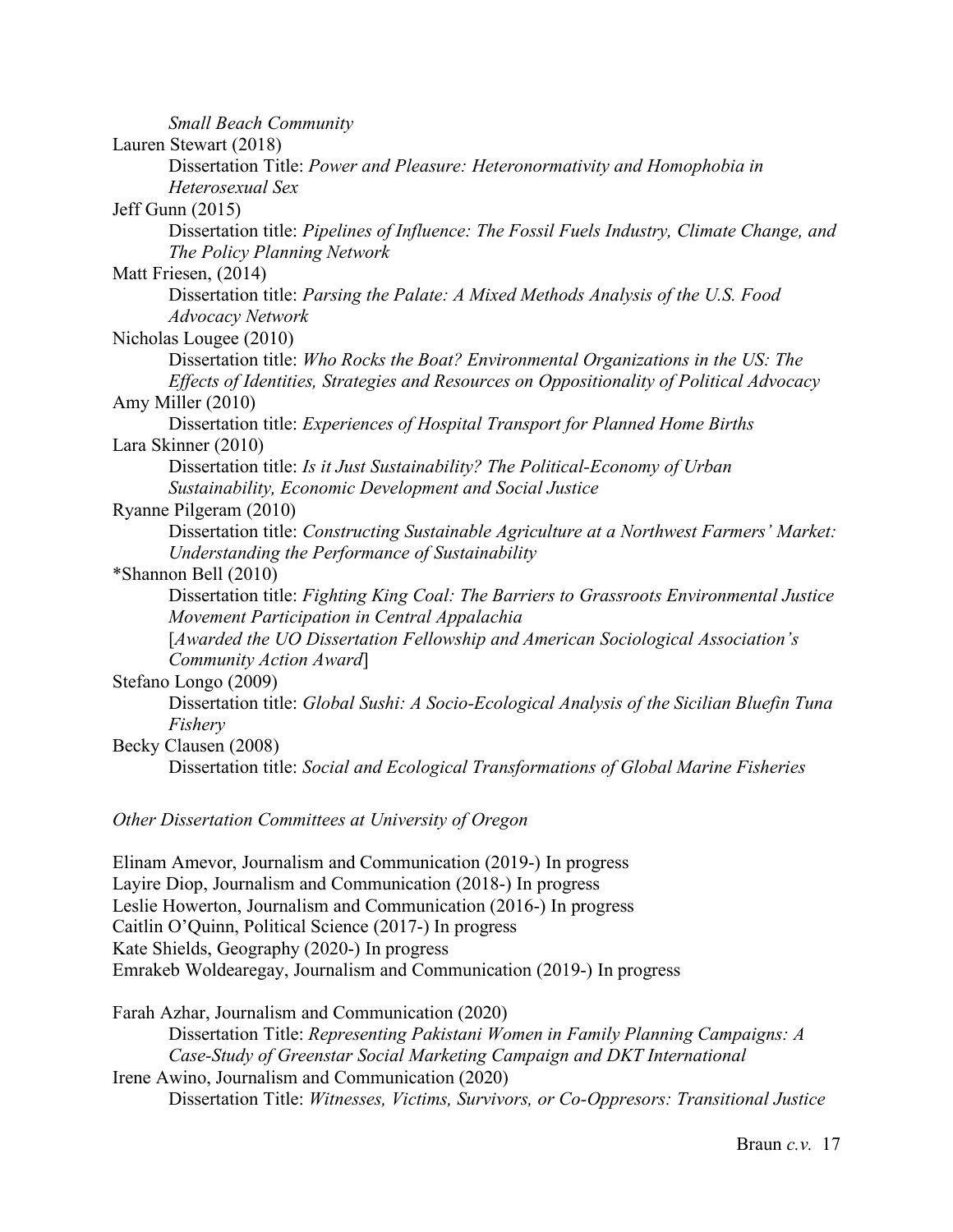| as a Critical Moment Of 'Truth' For Journalism Practice in Kenya                                                                                                                                                   |
|--------------------------------------------------------------------------------------------------------------------------------------------------------------------------------------------------------------------|
| Jean Faye, Environmental Studies and Geography (2018)<br>Dissertation Title: Farming and Meaning at The Desert's Edge: Can Serer Indigenous<br>Agricultural and Cultural Systems Co-Evolve Towards Sustainability? |
| Fatoumata Sow, Journalism and Communication (2014)                                                                                                                                                                 |
| Dissertation title: Women's Community Radio in Africa: The Case of Gindiku FM in                                                                                                                                   |
| Senegal                                                                                                                                                                                                            |
| Leslie McLees, Geography (2012)                                                                                                                                                                                    |
| Dissertation title: Understanding the Urban: The Role of Open Space Agriculture in Dar<br>es Salaam, Tanzania                                                                                                      |
| Fridah Kawasha, Educational Leadership (2010)                                                                                                                                                                      |
| Dissertation title: A Case Study of Single-sex Middle School Mathematics Classes in a<br>Mixed-sex Public School                                                                                                   |
| Janet Kwami, Journalism and Communication (2010)                                                                                                                                                                   |
| Dissertation title: Information and Communication Technologies for Development and<br>Gendered Realities in the South: Case Studies of Policy and Practice in Ghana                                                |
| Erica Marchand, Counseling Psychology (2010)                                                                                                                                                                       |
| Dissertation title: Predicting when Adolescent Risky Sexual Behavior Does Not Co-Occur<br>with Other Problem Behaviors: A Prospective Study of Family, Peer, and Individual<br>Factors                             |
| Kimy Liu, Special Education (2009)                                                                                                                                                                                 |
| Dissertation title: Development of an Assessment Rubric for the Implementation of                                                                                                                                  |
| Response to Intervention (RTI) at Elementary Schools                                                                                                                                                               |
| Danielle Parisi, Special Education (2008)                                                                                                                                                                          |
| Dissertation title: Examining Multiple Dimensions of Fidelity and their Relation to                                                                                                                                |
| Student Reading Outcomes: A Retrospective Analysis of Kindergarten Interventions                                                                                                                                   |
| Dissertation Committees, at Other Universities                                                                                                                                                                     |
| Ester Makhetha, University of Pretoria, South Africa (2017)                                                                                                                                                        |
| Dissertation Title: Small Scale Diamond Mining and Rural Livelihood Diversification in<br>Lesotho                                                                                                                  |
| Paulomi Saha, University of Kalyani, India (2010)                                                                                                                                                                  |
| Dissertation title: Partition of India $-A$ Study among the Migrants in West Bengal                                                                                                                                |
| Krishna Guha, University of Kalyani, India (2009)                                                                                                                                                                  |
| Dissertation title: Problems of Homelessness: A Sociological Study Among the Platform<br>Dwellers in Malda and New Jalpaiguri Station                                                                              |
| Krishna Debnath, University of Kalyani, India (2008)                                                                                                                                                               |
| Dissertation title: A Comparative Study on the Status of Women and their Fertility<br><b>Behaviour</b>                                                                                                             |
|                                                                                                                                                                                                                    |

*Doctoral Comprehensive Exam Committees, at University of Oregon* Emrakeb Woldearegay, Gender and Development, (Journalism and Communication, 2019 exp) Elinam Amevor, Gender and Development (Journalism and Communication, 2019) Layire Diop, Gender and Development (Journalism and Communication, 2019) Farah Azhar, Gender and Development (Journalism and Communication, 2017) Irene Awino, Gender and Development (School of Journalism and Communication, 2016)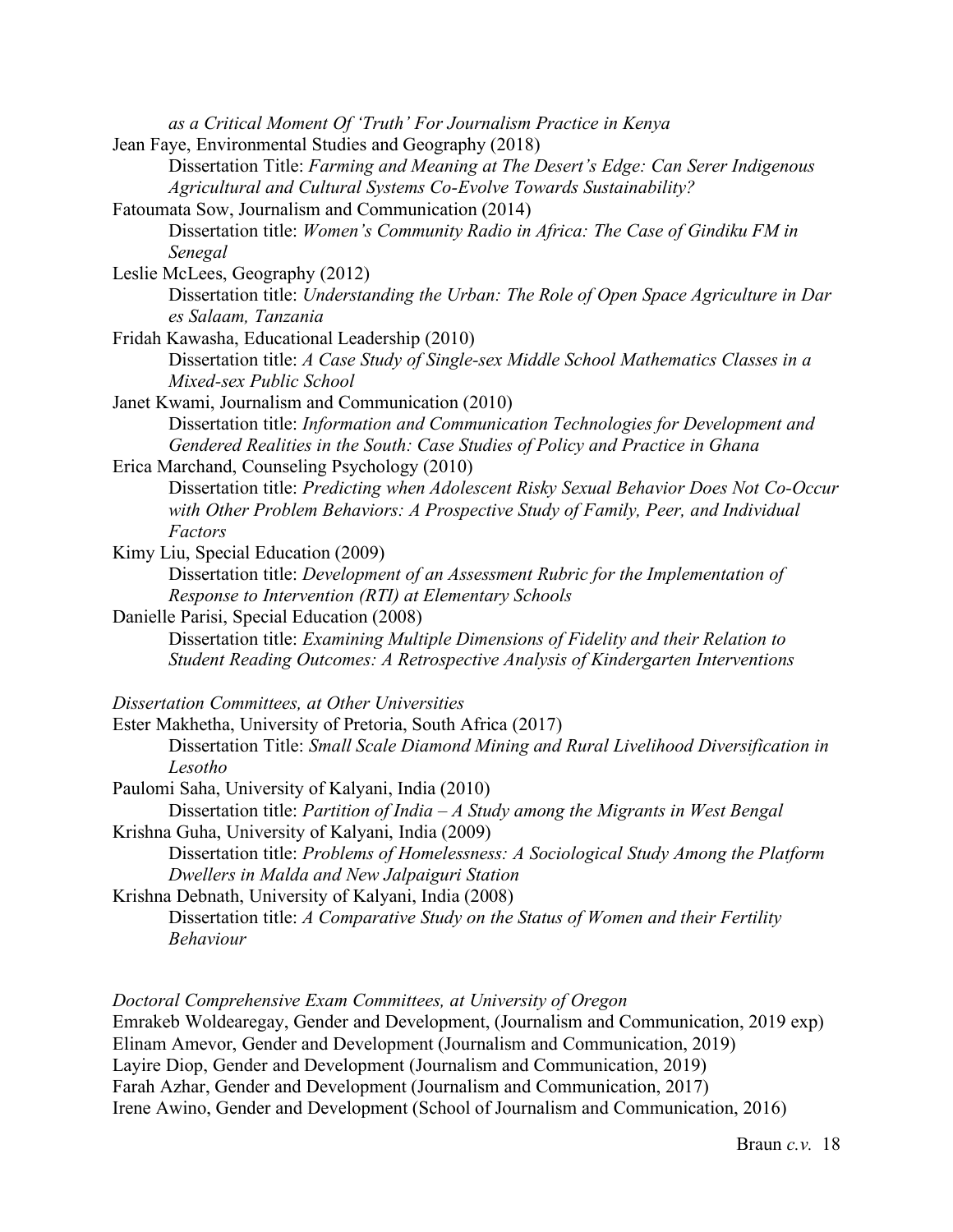Leslie Howerton, Gender and Development (School of Journalism and Communication, 2015) Fatoumata Sow, Gender, Development and Communication (School of Journalism and Communication, 2012) Matt Friesen, Environmental Sociology (Sociology, 2011) Jeff Gunn, Qualitative Methods (Sociology, 2010)\* Christina Ergas, Environmental Sociology (Sociology, 2009) Shannon Bell, Social Movements (Sociology, 2008)\* Wes Shirley, Animals and Society (Sociology, 2008) Stacey Coleman, Sociology of Family (Sociology, 2007) Nathan Erickson, Qualitative Methods (Sociology, 2007) Janet Kwami, Gender, Development, and Communication (School of Journalism and Communication, 2007) Ryanne Pilgeram, Sociology of Gender (Sociology, 2007) Elizabeth Rienzi, Sociology of Family (Sociology, 2007) Becky Clausen, Political Economy of Food Systems (Sociology, 2006) Stefano Longo, Political Economy of Food Systems (Sociology, 2006) Philip Mancus, Political Economy of Food Systems (Sociology, 2006) *MA Theses Supervised, at UO* Lina Lechlech (INTL, 2020) Title*: Post-Rape Care and Justice in South Africa: Improving Support Services for Survivors of Sexual Violence* Jeffery Hall (INTL, 2020) Title: *Show Me the Money: Understanding FATCA - United States & CARICOM Relations* Kaelyn Polick-Kirkpatrick (ENVS, December 2019) Title: *Prisons in The Wildlands: A Critical Look into the Historical Development & Implications of California Conservation Camps* Caitlin O'Quinn (INTL, 2018) Title: *Negotiating Security: Gender, Economics, and Cooperative Institutions in Costa Rica* Henry Houston (INTL, 2017) Title: *Words Between Lines: Development Discourse on Dams for Sustainable Development and a Climate Change Future in Pakistan* Frankie Silvestri (INTL, 2017) Title: *Visibility and Vulnerability: Deconstructing Representations of Rape in the Context of War in Democratic Republic of the Congo* Samantha Gammons (INTL, 2014) Title: *Gender, Education and the One-Child Policy: The Lived Experiences of Young Chinese Women in Urban China* Melanie Knapp (Conflict Resolution and Environmental Studies, 2014) Title: *Critical Environmental Conflict Resolution* Heather Wolford (INTL and PPPM, 2014) Title: *Sowing Seeds of Resistance: Agrarian Reform, Public Policy, and Popular Mobilization in the Aguán Valley of Honduras* Kelly Sky (Environmental Studies, 2013)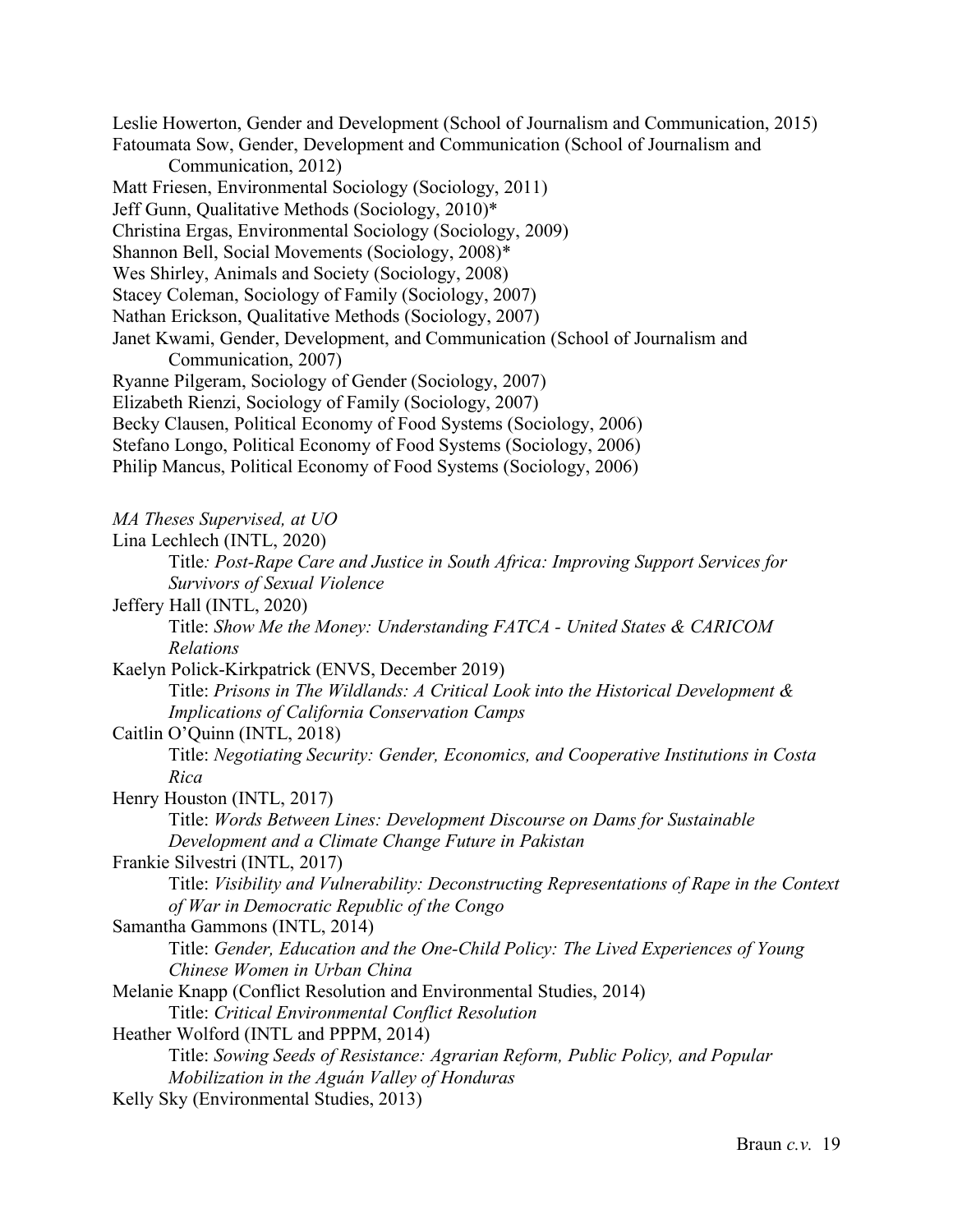Title: *The Power of Collective Action: Women and Sustainable Agriculture in Rural India* Megan Toth (Environmental Studies, 2013) Title: *Vanastree, Conservation, and Community Empowerment* Assitan Sylla Traore (INTL, 2013) Title: *Gender and Plastic Bag Pollution: Consumption, Globalization and Environmental Justice in Mali* Christina Ergas (Sociology, 2008) *MA Theses Committee Member, at UO* Alex Camacho (INTL, 2019-) Neti Gupta (INTL, 2020-) Bianca Malkoc (Geography, 2019-) Nino Dgebuadze (INTL, 2020) Title: *Life in Limbo: Refugees and Community Response in Greece* Nicole Kessell (INTL, 2017) Title: *Migration, Identity, and the Spatiality of Social Interaction in Muscat, Sultanate of Oman* Alejandra Cebreros, INTL (2016) Title: *It's Definitely Our Success: Children of Undocumented Immigrants in Higher Education* Emilee Ohia-Peralta, INTL (2016) Title: *Imported Mothers and Subsidized Love: An Analysis of U.S. Labor Policy and Rights for Domestic Workers* Kate Stoysich, INTL (2016) Title: *Diabetes in Mexico: Cultural Beliefs and Management in an Urban Setting* Najla Sabri, INTL (2015) Title: *From Invisibility to Visibility: Female Entrepreneurship in Afghanistan* Divya Bajaj, INTL (2014) Title: *Quality Before Quantity: The Challenges and Shortcomings of Primary Education in India* Sara Clark, INTL (2014) Title: *Hosting in Costa Rica: A Mix of Money and Motherhood* Cara Gilpin, INTL (2014) Title: *Internationalizing the Curriculum: K-12 International Education Outreach Program to Meet 21st Century Demands* Lacey Johnson, INTL (2014) Title: *Understanding the Livelihoods of Women in the Local Foodscape: A Case Study of Accra, Ghana* Naami Ketema, INTL (2014) Title: *Female Ethiopian Migrant Domestic Workers: An Analysis of Return Migration and Reintegration Experience* Amy Price, INTL (2014) Title: *Beyond the Beauty of a Dozen Roses: Implications of Free Trade on Women in Colombia's Cut-flower Industry* Tạ Mỹ Ngân, INTL (2014)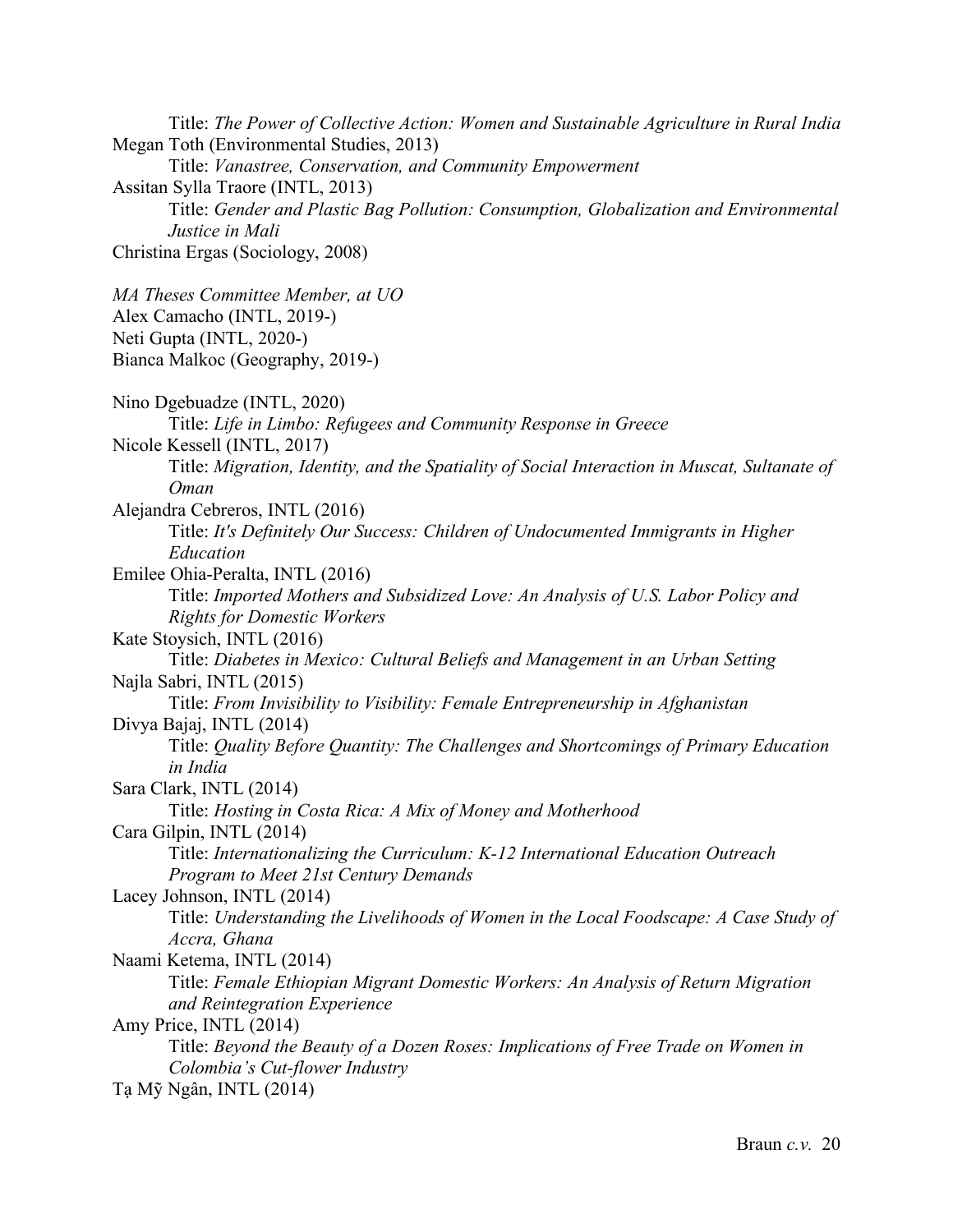Title: *News Coverage of Sex Trafficking in the U.S.: The Portrayal of Sex Traffickers* Willemien Calitz, Journalism and Communication (2014) Title: Susie Grimes, INTL (2012) Title: *HIV/AIDS and Women with Disabilities in Zimbabwe* Emily Capdeville, INTL (2012) Title: *The Negotiation of Writing in a Plurilingual Country: An Ethnography of the Malian Literary Scene* Ammina Kothari, Journalism and Communication (2008) Title: *A Study of The New York Times Coverage of the Darfur, Sudan Conflict, July 2003 - July 2006* Monica Vaughan, Journalism and Communication (2008) Deanne Goforth, INTL (2007) Title: *Tibetan Indigenous Cultural Preservation and Land Identity* Sebrina Owens-Wilson, INTL (2007) Title: *Neo-liberalism and Education in Tanzania: An Analysis of Education Policy and Individual Experience* Danniel Petersen, INTL (2007) Title: *International Migration and Social Change: Wives of Migrants in Touba Toul, Senegal*

*BA Theses Supervised, at UO*

Ilse Stacklie-Vogt, Honor's College, French, and Global Studies (2020-in progress) Morgan Snow, Honor's College and Women's, Gender and Sexuality Studies (2020-in progress)

Abby Keep, International Studies (2020)

- Title: *"Peace Canal?": Conflict, Cooperation, and the Red Sea-Dead Sea Water Conveyance*
- Monica Silverman, International Studies (2020) Title: *Abortion legalization in Spain: A window into the history of Spanish reproductive rights*
- Ana Garibay Mares, International Studies, PPPM, and Chinese, McNair Scholar (2019) Title: *Belt and Road Initiative: The Sino-Samoa Pact*
- Rhaine Clarke, Honor's College and International Studies (Winter 2018) [Pass with Honors; UO Undergraduate Research Opportunity Program Grant] Title: *Engendering Development? An Exploration of Tourism as a Gendered Space In Zanzibar, Tanzania*
- Delaney Swink, Honor's College and International Studies (December 2017) [Pass with Distinction, CSWS Jane Higdon Scholarship Award] Title: *Morocco's Islamic Feminism: How Social Movements, Political Reform, And*
- *Reinterpretations of The Quran Shape Gender Justice in Morocco* Jaclyn Rushing, Honor's College and Geological Sciences (2014) [Pass with Honors] Title: *Women and Glaciers: Changing Dynamics in Sport, Science, & Climate Change*

Margo Brookfield, International Studies (2014) Title: *The Impacts of Education: A Case Study of Muslim Women in Ngaoundere, Cameroon*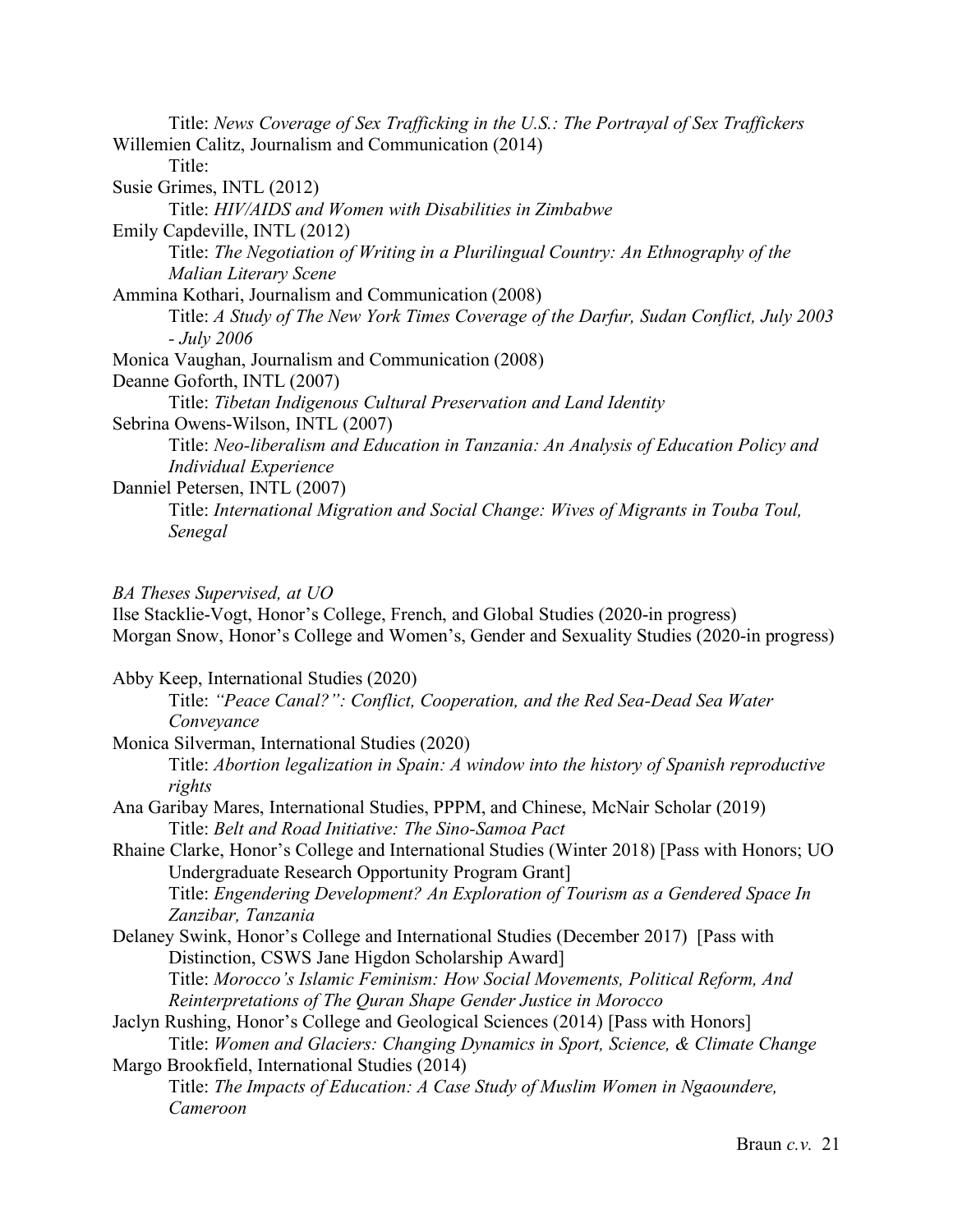- Sophia L. Borgias, Honor's College and International Studies (2013) [Pass with Distinction, Award for CHC Best International Thesis] Title: *Patagonia Without Dams: Framing, Democracy, and Social Transformation in Chile*
- Molly Bennison, International Studies (2012) Title: *The 'Problem' of Teen Pregnancy: A Critical Evaluation of Support Services for Pregnant Teens and Teen Mothers in Chile*
- Ben Hubbard, International Studies (2012)

Title: *Legislating Identity: Saami Development and Self-Determination in Sweden*

Jen Bradshaw, Sociology (2009-10) [Highest honors; CSWS Jane Higdon Scholarship Honorable Mention Award]

Title: *Beyond Economics: Women Negotiating Trauma, Violence, and Assimilation as Refugees in South Africa* 

- Anna Louise Steeves-Reece, Honor's College and International Studies (2009-10) [Pass with Distinction, Award for CHC Best Distinction Thesis using Study Abroad] Title: *Adolescent Sexual and Reproductive Health in Palmar: An Evaluation of a Study by CARE Ecuad*or
- Kelsey Hubbard, Honor's College and Sociology (2007) Title: *The Privatization of the Buenos Aires Water System and Its Greater Implications*
- Elena Fracchia, Honor's College and Sociology (2006) [Pass with Honors] Title: *Colonialism and Development: Reinventing "Traditions" and Gendered Work in Kumaon, India*
- *BA Theses Committee Member, at UO*
- Laura McCormick, International Studies, African Studies, and Global Health (2019) Title: *The Ethics of Undergraduate Global Health Experiences in Ghana*
- Selena Blick, Honor's College and Environmental Studies (2018) [Pass with Honors] Title: *Taking Action: Identifying Motives Behind Climate Activism*
- Hannah Steinkopf-Frank, Honor's College and Journalism (2017) [Pass with Distinction] Title: *La Sape: Tracing the History and Future of the Congos' Well-Dressed Men*
- Caellagh Morrissey, Honor's College, History, and International Studies (2015) [Pass with Distinction]
	- Title: *Fugitive Queens: Amakhosikazi and the Continuous Evolution of Gender and Power in KwaZulu-Natal (1816-1889)*
- Michelle Hyde-Wright, Honor's College and International Studies (2012) [Pass with Honors] Title: *Let's Talk about Sex: How to Foster Positive Communication Practices About Sex Among Youth in Dakar, Senegal (West Africa)*

Rayna Verbeck, Honor's College and Political Science (2007) Title: *A Study of the African National Congress' Integration of Violence in the Antiapartheid Struggle*

Amy (Natty) Seidenverg, Women's and Gender Studies (2006)

### **PROFESSIONAL DEVELOPMENT**

- 2020 UO Online Workshop: Effective Use of Canvas Modules for Successful Student Engagement, March.
- 2019 Open Textbook/Educational Resources Workshop, October.
- 2019 Council on Foreign Relations College and University Educators Workshop (invited),